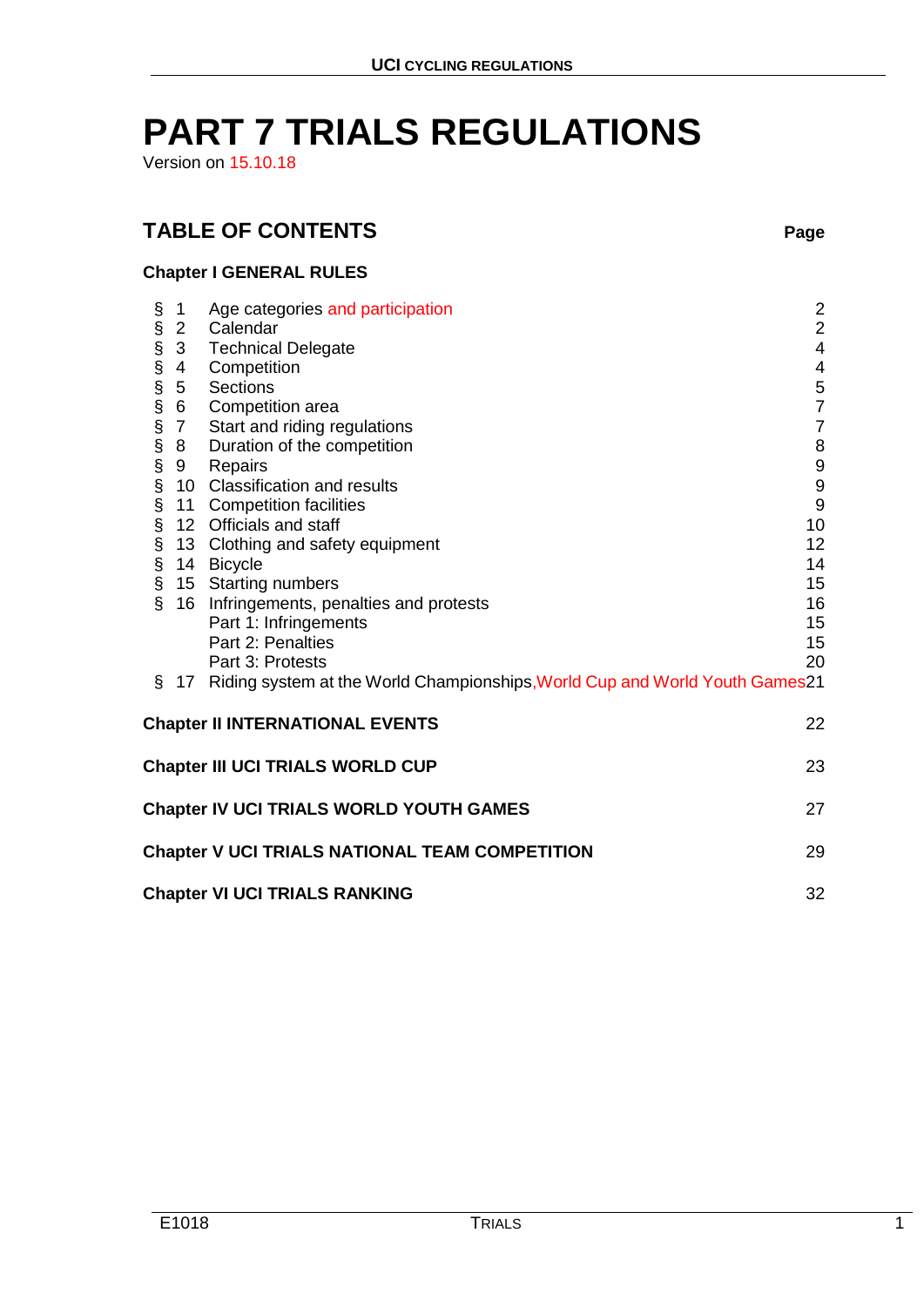# **Chapter I GENERAL RULES**

# **§1 Age categories and participation**

- **7.1.001** Trials officially recognises the following types of individual events as described in the present Trials rule book.
	- 20" (wheel size between 18" to 23")
	- 26" (wheel size between 24" to 26")
	- Open (free choice of wheel size, between 18" and 26")

Categories within these events depend on age. The age class a rider is eligible to ride is determined by his/her age which shall be calculated by deducting the year of birth from the current year.

(text modified on 1.02.11; 1.02.12; 15.10.18).

**7.1.002** Participation at competition is organised on the basis of the age categories set out below:

|                                                          | Poussins:          | 9-10 years old        | white course  | Open |  |  |
|----------------------------------------------------------|--------------------|-----------------------|---------------|------|--|--|
|                                                          | Benjamins:         | 11-12 years old       | blue course   | Open |  |  |
|                                                          | Minimes:           | 13-14 years old       | green course  | Open |  |  |
|                                                          | Cadets:            | 15-16 years old       | black course  | Open |  |  |
|                                                          | <b>Youth Girls</b> | 9-11 years old        | white course  | Open |  |  |
|                                                          | Girls:             | 12-15 years old       | pink course   | Open |  |  |
|                                                          | Men Juniors:       | 16-18 years old       | red course    | 20"  |  |  |
|                                                          | Men Juniors:       | 16-18 years old       | red course    | 26"  |  |  |
|                                                          | Men Elite:         | 19 years old and up   | yellow course | 20"  |  |  |
|                                                          | Men Elite:         | 19 years old and up   | yellow course | 26"  |  |  |
|                                                          | Women Elite:       | 15 years old and over | pink course   | Open |  |  |
| (text modified on 1.02.11; 1.02.12; 18.03.15; 15.10.18). |                    |                       |               |      |  |  |

# **§2 Calendar**

#### Events classes and date protection

- **7.1.003** The calendar season starts on January 1 and continues until December 31 of the same year. International trials events are registered on the international calendar in accordance with the following classification:
	- *World Championships (CM)* No other Trials event (CDM, CC, CN, HC, C1, JMJ) may be organised on the weekend prior to or on the same dates as the World Championships.
	- *World Cup (CDM)* No other Trials event (CM, CC, CN, HC, C1, JMJ) may be organised on the same dates as the World Cup.
	- *Continental Championships (CC)* No other Trials event (CN, HC, C1, JMJ) may be organised on the same continent during the Continental Championships.
	- *World Youth Games (JMJ)*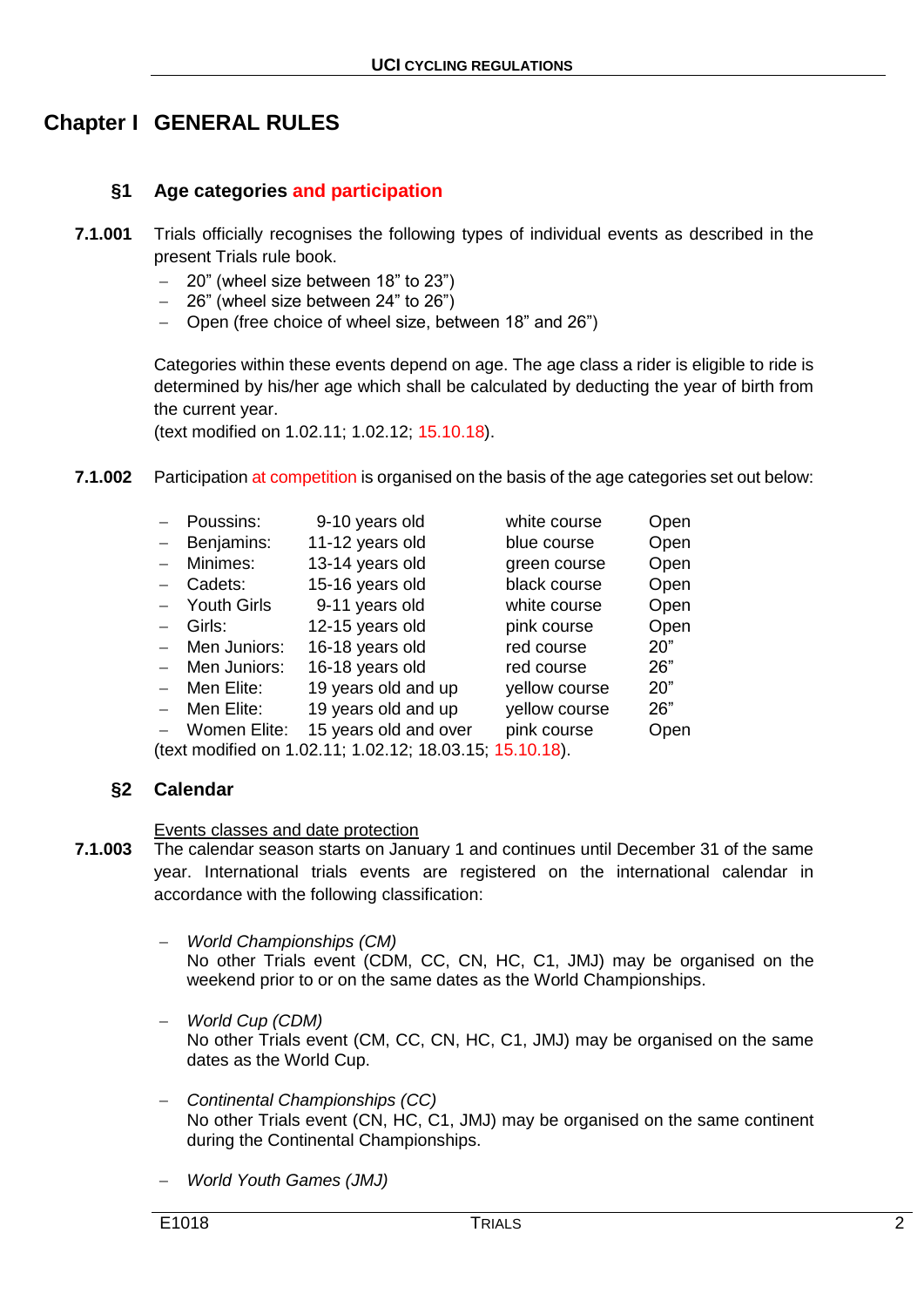No other Trials event (CM, CDM, CC, CN) may be organised on the same dates as the World Youth Games.

- *National Championships (CN)* No other Trials event (CM, CDM) may be organised on the same dates as the National Championships. Further, the dates retained for CN are mandatory and set out as per art. 1.2.029
- *International events, Hors class (HC)* No other Trials event (CM, CDM, CC) may be organised on the same dates as the Hors Class event. However, the UCI may grant derogations, at its sole discretion, provided that the two events in question do not take place in the same country.
- *International events, Class 1 (C1)* No other Trials event (CM, CDM, CC) may be organised on the same dates as the international event Class 1. However, the UCI may grant derogations, at its sole discretion, provided that the two events in question do not take place in the same country.

(text modified on 1.02.12; 1.10.13; 18.03.15; 27.01.17; 15.10.18).

- **7.1.003** A new event may only be given Class 1 (C1) status in its first year.
- **bis** An event is only given Hors Class (HC) status if the previous season's event had five foreign federations taking part based on the elite participation only.

In order to obtain a registration for Hors Class (HC) events on the international calendar, a detailed technical guide must be presented to UCI during the calendar registration process.

(article introduced on 1.10.13; text modified on 15.10.18).

**7.1.004** Every entity organising a Trials event shall conduct the event in strict accordance with the UCI constitution and its regulations.

> All events registered on the international calendar must comply with the UCI financial obligations approved by the UCI management committee and published on the UCI website.

(text modified on 1.10.13; 15.10.18).

**7.1.005** Inclusion of an international Trials event on the UCI calendar ensures that no national federation may conduct or permit to be conducted under its authority a national championship or international Trials events in accordance with the rule set forth in article 7.1.003.

# **§3 Technical Delegate**

- **7.1.006** The Technical Delegate shall:
	- 1. Supervise the technical aspects of the events;
	- 2. Be the liaison between the UCI headquarters and the UCI Trials commission;
	- 3. Make an advance inspection of the site, meet with the organisers and immediately make a site inspection's report to the UCI Trials coordinator;
	- 4. Oversee and follow up with the organiser in the lead up to the event to ensure the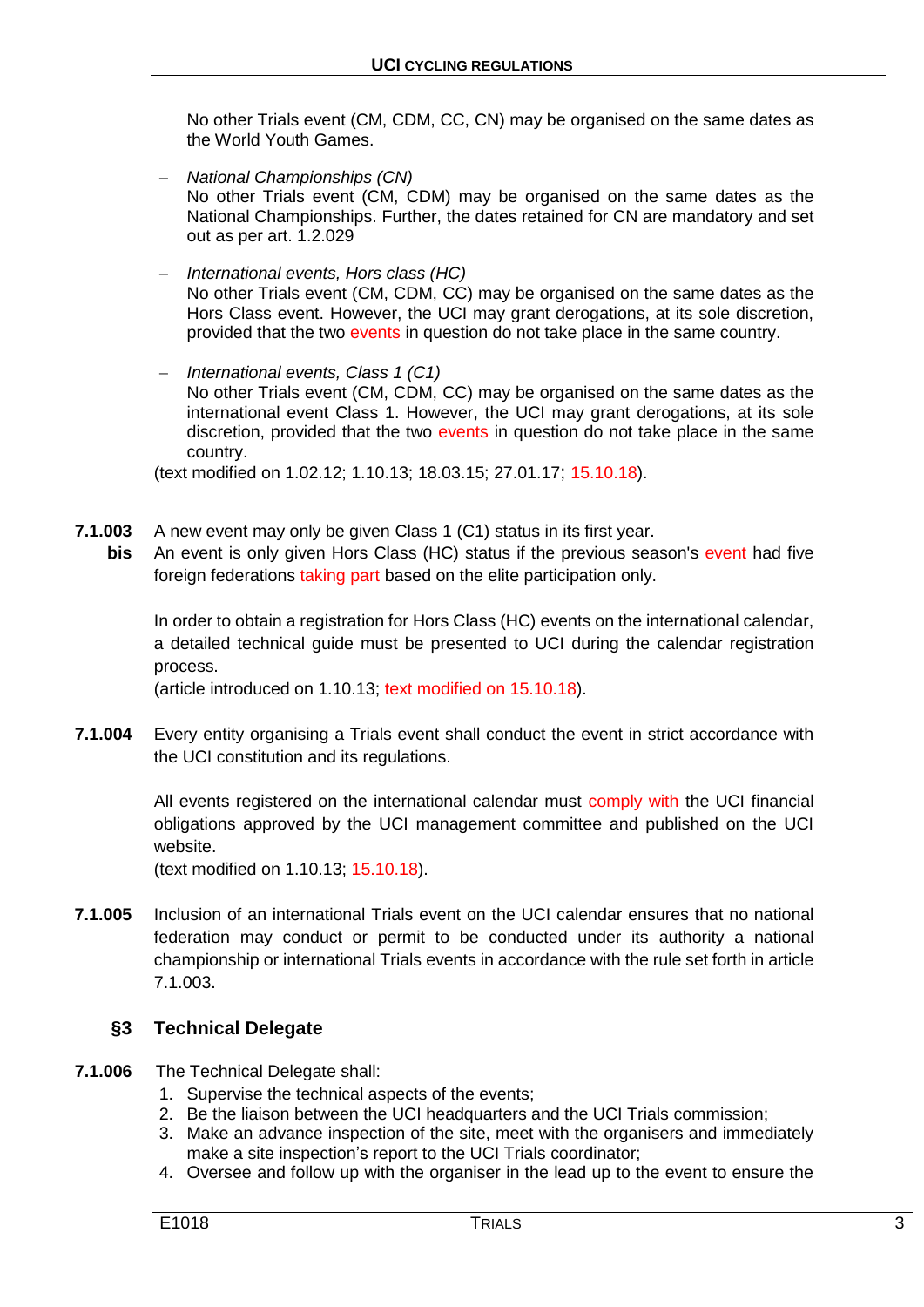recommendations contained in the site inspection's report have been implemented as appropriate;

- 5. Carry out an inspection of the venue and the sections in conjunction with the president of the Commissaires' Panel and the section builder/designer; the final determination for the sections and any changes will have to be approved by the Technical Delegate;
- 6. Make a general event report to the UCI;
- 7. Coordinate the team/riders meetings/briefing.
- (text modified on 1.02.12; 18.03.15).
- **7.1.007** For World Championships, World Cup events, Continental Championships and World Youth Games, the Technical Delegate is appointed by the UCI. (text modified on 1.02.12).

# **§4 Competition**

#### General Comments

**7.1.008** International Trials competitions shall be organised and run in full respect of the natural environment. Competitions can take place in city centres, in halls, in stadiums or in open country.

(text modified on 1.02.12; 15.10.18).

- **7.1.009** Organisers and or riders are required to comply in particular with administrative and other requirements as well as with UCI regulations, with current directives on environmental protection and in particular with the present Trials rule book.
- **7.1.010** The organiser shall be responsible for obtaining the necessary authorisation, administrative or other, for the holding of international events and the use of the planned course.

#### **Definition**

**7.1.011** Trials is a cycling competition, the objective of this sport is to get over obstacles grouped into sections, without setting foot on the ground or on the obstacle or any part of the bicycle (only the tires) touching the ground or on the obstacle as this incurs penalty points. The rider with the lowest total of penalty points shall be declared the winner in his/her category. The total duration of the competition, necessary to negotiate all sections, is set accordingly.

> At the World Championships, World Cup and World Youth Games the rider with the highest total of points shall be declared the winner in his/her category. (text modified on 18.03.15; 27.01.17; 15.10.18).

**7.1.012** [article abrogated on 1.02.12].

#### Riders meeting

**7.1.013** A meeting of all riders shall be held before the start of the competition. At this meeting all important information on the running of the competition shall be given. Attendance at this meeting shall be obligatory for all riders.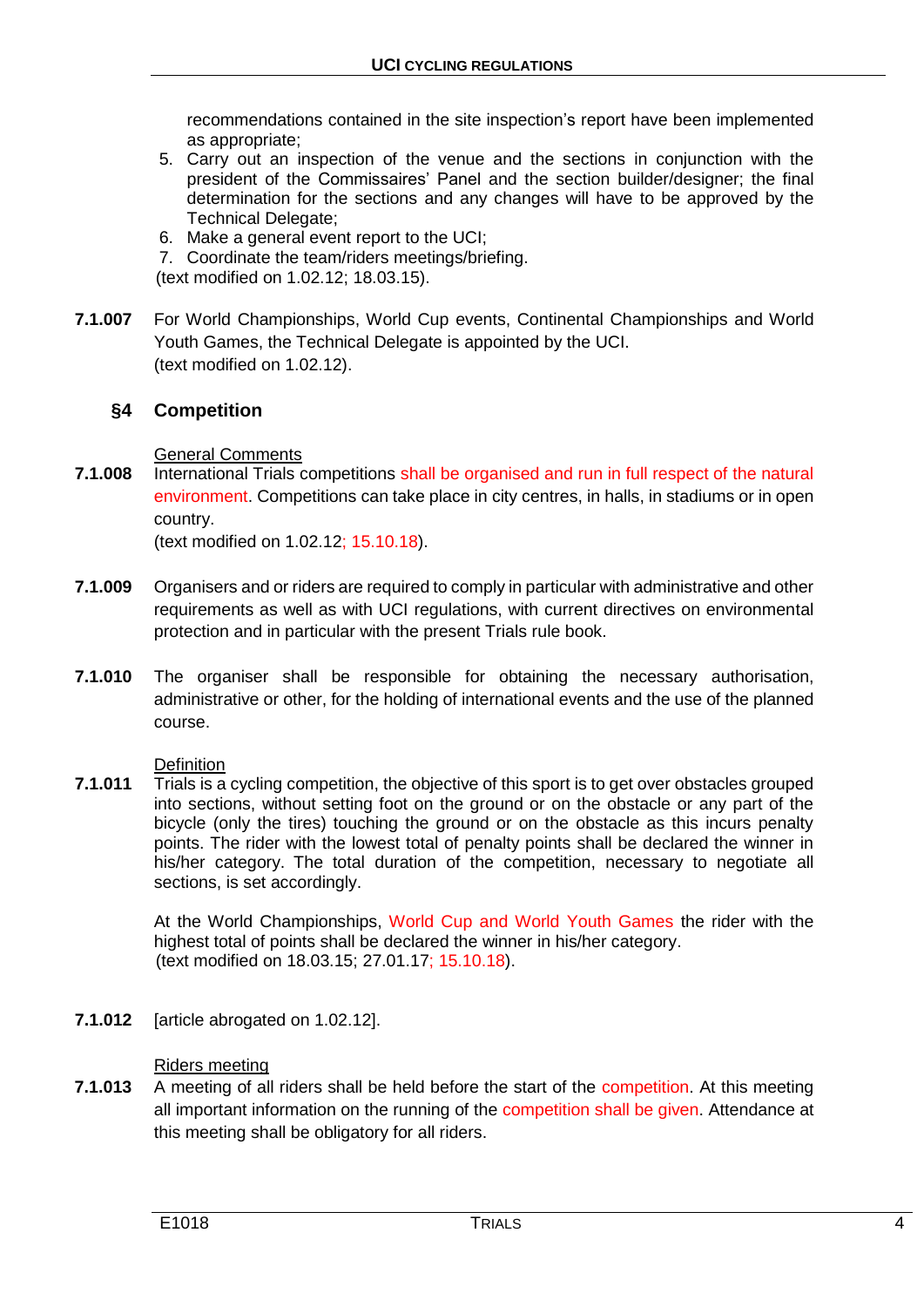During such meeting the starting method and time, the number and order of sections, the number of laps, the total duration of the competition and any amendments to the regulations decided on at a meeting of the Commissaires' Panel, shall be announced. Upon decision of the Technical Delegate, this meeting may be replaced by the distribution or display of information.

(text modified on 15.10.18).

# **§5 Sections**

- **7.1.014** The organiser shall, according to each category of competition, lay out a given number of sections. (text modified on 18.03.15).
- **7.1.015** The minimum number of sections for each competition shall be 5 and the maximum number shall be 10. (text modified on 1.02.11; 1.02.12; 18.03.15).
- **7.1.016** Sections are difficult stretches. Each section shall include a maximum of six principal difficulties (obstacles), that may either be natural or artificial, e.g.: stones, water, sand, soil, steps, inclines, embankment, tree trunks, concrete pipes or precast concrete structures, metallic structures, wooden constructions, train sleepers, spools, etc. A detailed guideline "UCI Event Setup & Trials Section Building Guide" is available on the UCI website explaining how to design and build sections. (text modified on 1.02.12; 18.03.15; 15.10.18).
- **7.1.017** The following section dimensions are proposed:
	- Length: between 30 to 50 m, depending of the different Trials skills applying as explained in the UCI Event Setup & Trials Section Building Guide
	- Width: at least 1m (at handlebar height)
	- (text modified on 1.02.11; 18.03.15).
- **7.1.018** Each side of the section must be marked by plastic course tape. The tape should be installed 20 to 30 cm above the ground. There can also be plastic course tape inside the section to indicate different lines of difficulty or closing some obstacles adding extra difficulty.

The tape should be minimum 12 cm wide and of high quality, as defined in the technical specifications of the organisation guide.

Inside the sections there are coloured arrows indicating:

- $-$  Direction: one arrow indicating the riders' sense.
- Gates: two arrows (same colour and number) pointing at each other and leaving a space between them, where riders must pass through them.

Arrows inside the section must be numbered for easier understanding. The last arrow must be indicated with a circle around the number.

At the World Championships, World Cup and World Youth Games, each section shall be split into six sectors. Each sector is composed of different obstacles marked with gates. Gates inside the section with the same number and different letter, belong to the same sector (for example 1A, 1B and 1C belongs to sector 1).

- The first sector starts at the starting line by passing the front wheel axle.
- The next sector starts at the last gate of the previous sector by passing both wheel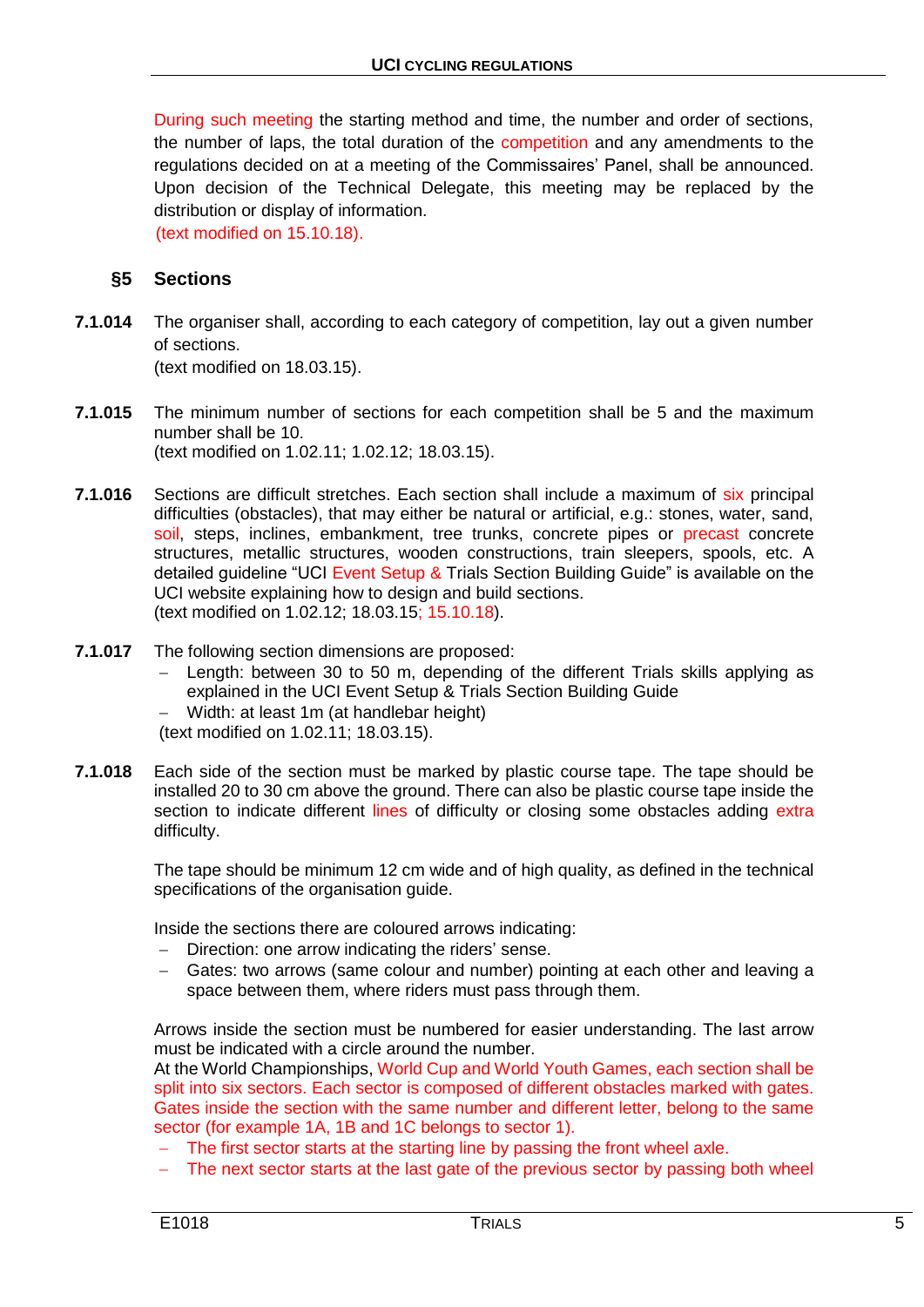axles.

 The sector ends at the last gate by passing both axles, except the last sector which ends at the finish line by passing the front wheel axle. (text modified on 1.02.12; 18.03.15; 27.01.17; 15.10.18).

- **7.1.019** Each section shall have an entry and exit gate, marked by a start and finish line and by the corresponding panels (marked START and FINISH). The starting gate shall also bear mention of the section number (START 1, for example).
- **7.1.020** Each section shall comprise a «neutral zone», behind the starting line, which shall be designated for one single participant. Dimensions of neutral zone: 2 m x 1,5 m. (text modified on 1.02.12; 15.10.18).
- **7.1.021** The start line shall be at least three metres before the first difficulty (obstacle) to give sufficient space to the rider. The finish line shall be at least three metres after the last difficulty (obstacle) to avoid any argument over penalties. (text modified on 1.02.12)
- **7.1.022** Entry to and exit from a section shall be judged on the front wheel axle.
- **7.1.023** The sections must not be ridden and or practiced by bicycle preceding the start of the competition. In case of a breach, the rider will not be permitted to start. (text modified on 18.03.15; 15.10.18).
- **7.1.024** The maximum time cut for a section is 2 minutes. (text modified on 1.02.12; 18.03.15).
- **7.1.025** In choosing sections, it is recommended not to exceed the following maximum drop-off heights:

|          | - Poussins:    | white course  | 0,80 m maximum |
|----------|----------------|---------------|----------------|
| $\equiv$ | Benjamins:     | blue course   | 1,00 m maximum |
|          | - Minimes:     | green course  | 1,20 m maximum |
|          | - Cadets:      | black course  | 1,40 m maximum |
|          | - Youth Girls: | white course  | 0,80 m maximum |
|          | - Girls:       | pink course   | 1,00 m maximum |
|          | - Men Juniors: | red course    | 1,60 m maximum |
|          | - Men Elite:   | yellow course | 1,80 m maximum |
|          | - Women Elite: | pink course   | 1,60 m maximum |

Under special circumstances the Commissaires' Panel may accept other maximum drop off heights.

(text modified on 1.02.11; 1.02.12; 18.03.15; 15.10.18).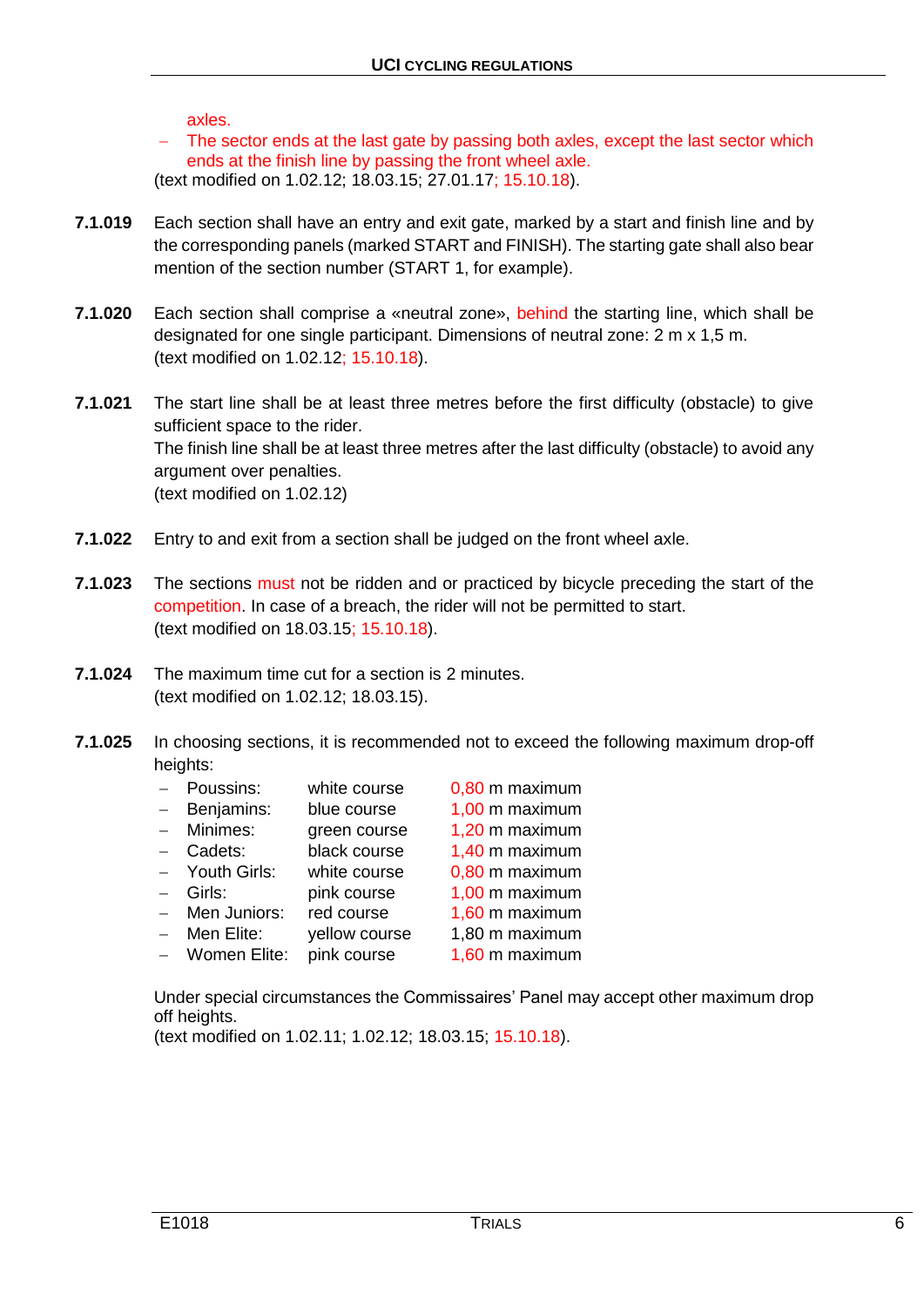**7.1.025** At the World Championships, World Cup and World Youth Games sections must be **bis** designed/built according to the UCI Trials Event Setup & Section Building Guide and must include a total of six sectors. Sections shall be designed in an easy shape, easy to follow and avoiding loops inside. (article introduced on 27.01.17; text modified on 15.10.18).

# **§6 Competition area**

**7.1.026** In order to be attractive, the sections shall be set in one close area, called competition area, placed in city centres, in halls, in stadiums or in open country. The technical area (Trials office, screen area, team area, warm-up section and stage area), VIP area, press office, sound system, big screen, must be installed nearby the competition area. The entire competition area must be fenced off.

> The ideal layout is to have the competition area and the technical area connected to each other, as such the riders don't need to walk through the spectators. The competition area shall be laid out in such a way that spectators can easily follow the competition. "UCI Event Setup & Trials Section Building Guide" provides a detailed explanation how to set the competition area and is available on the UCI website. (text modified on 1.02.12; 18.03.15; 15.10.18).

- **7.1.027** A section chart shall be displayed to permit the riders and teams to acknowledge in which phase of the competition the sections will be used. (text modified on 1.02.12; 18.03.15).
- **7.1.028** The Technical Delegate with the agreement of the president of the Commissaires' Panel shall decide whether the sections are to be covered consecutively or in random order. (text modified on 1.02.12).
- **7.1.029** The sections may be modified by the Technical Delegate in between laps, but only with the agreement of the Commissaires' Panel. (text modified on 18.03.15).

# **§7 Starting and riding regulations**

- **7.1.030** Each rider shall be responsible for observing the starting time set for him/her. (text modified on 18.03.15).
- **7.1.031** During the event, riders shall remain disciplined and shall comply with UCI directives and instructions in order to guarantee equal chances for all. Riders shall have been informed in detail of these conditions before they hand in their enrolment.
- **7.1.032** In case of accident, riders shall be required immediately to administer first aid to each other, or at least to call for help. Time losses incurred in this way shall be confirmed by the aided rider himself/herself.
- **7.1.033** It is forbidden for a rider to modify sections of the competition area or their configuration. (text modified on 15.10.18).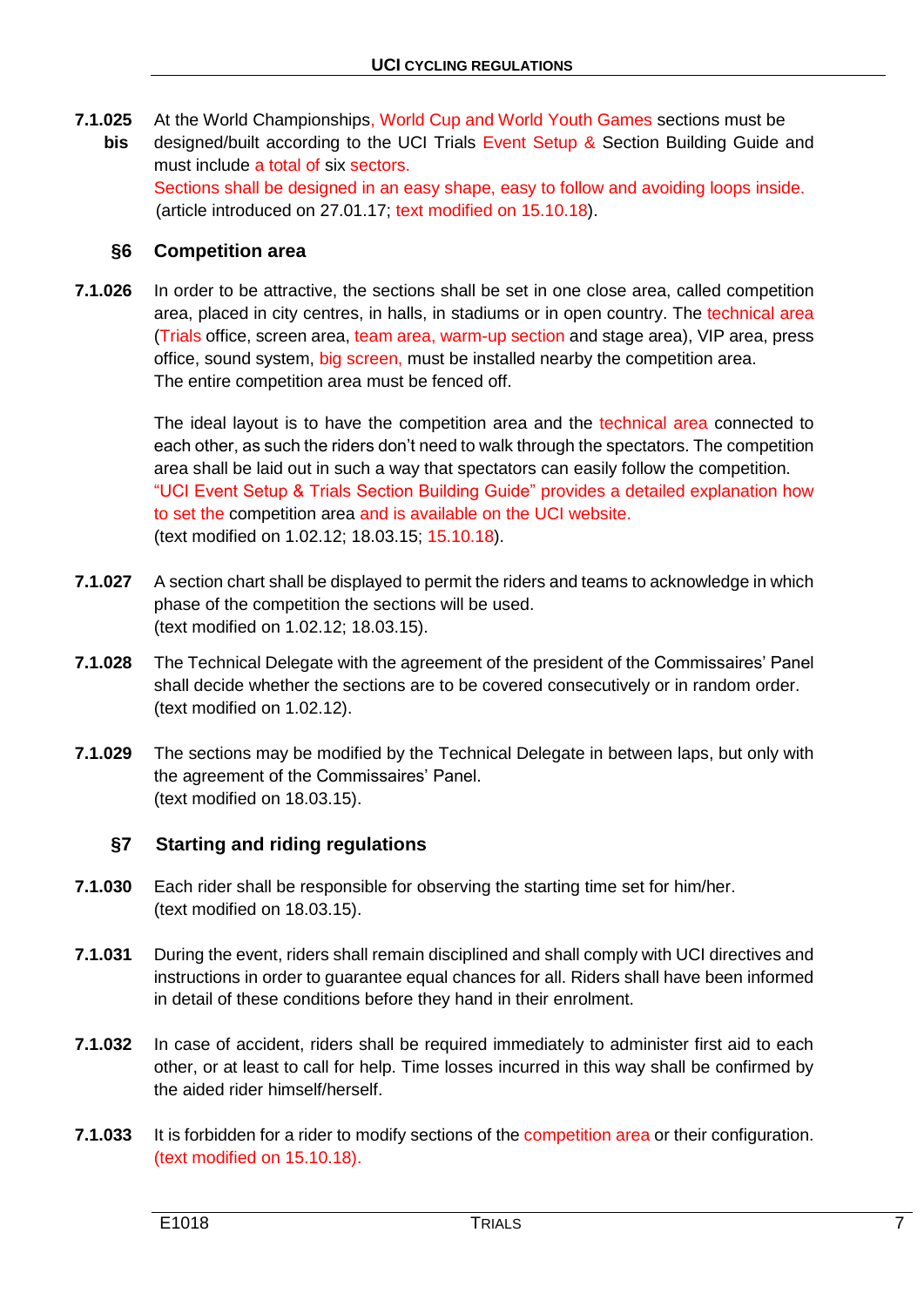- **7.1.034** [article abrogated on 1.02.12].
- **7.1.035** With the exception of the Commissaires' Panel, the Technical Delegate, the medicals, the riders on course and the authorised media, only the rider whose name is called by the commissaire may be in the section. (text modified on 15.10.18)
- **7.1.036** Sections may be covered by foot.
- **7.1.037** Penalties inflicted by the Commissaires' Panel shall be entered on the score card given to each rider at the start. In addition, penalty points shall be entered on the penalty check list, to be kept for each section. In case of a difference between the score card and the check list, the Commissaires' Panel decides.

At the World Championships, World Cup and World Youth Games points counted by the section Commissaires shall be entered on the score card given to each rider at the start of the competition. In addition, the counted points shall be entered on the check list, to be kept for each section. In case of a difference between the score card and the check list, the Commissaires' Panel shall decide.

At the World Championships Finals and at the World Cup Finals a radio or a digital system shall be used. (text modified on 27.01.17; 15.10.18).

- **7.1.038** Sections shall be marked with numbered arrows of the colour corresponding with the category of the competition and shall be ridden in accordance with this marking. (text modified on 15.10.18).
- **7.1.039** A rider shall not enter a gate reserved for categories other than his/her own. (text modified on 1.02.12).
- **7.1.040** Riders must have both wheels inside the neutral zone to take the start. (text modified on 1.02.12; 18.03.15).
- **7.1.041** Any rider dropping out of the competition shall return his/her score card to the Trials office or the Technical Delegate. (text modified on 18.03.15; 15.10.18).

# **§8 Duration of the competition**

- **7.1.042** The total duration of the competition shall be set by the Technical Delegate in agreement with the Commissaires' Panel. It shall be so set as to permit riders to end the sections in the set time. The Commissaires' Panel may extend it during the competition. (text modified on 18.03.15; 15.10.18).
- **7.1.043** Default time shall be 30 minutes. The Commissaires' Panel may extend it after the competition, if more than ten riders would have to be eliminated.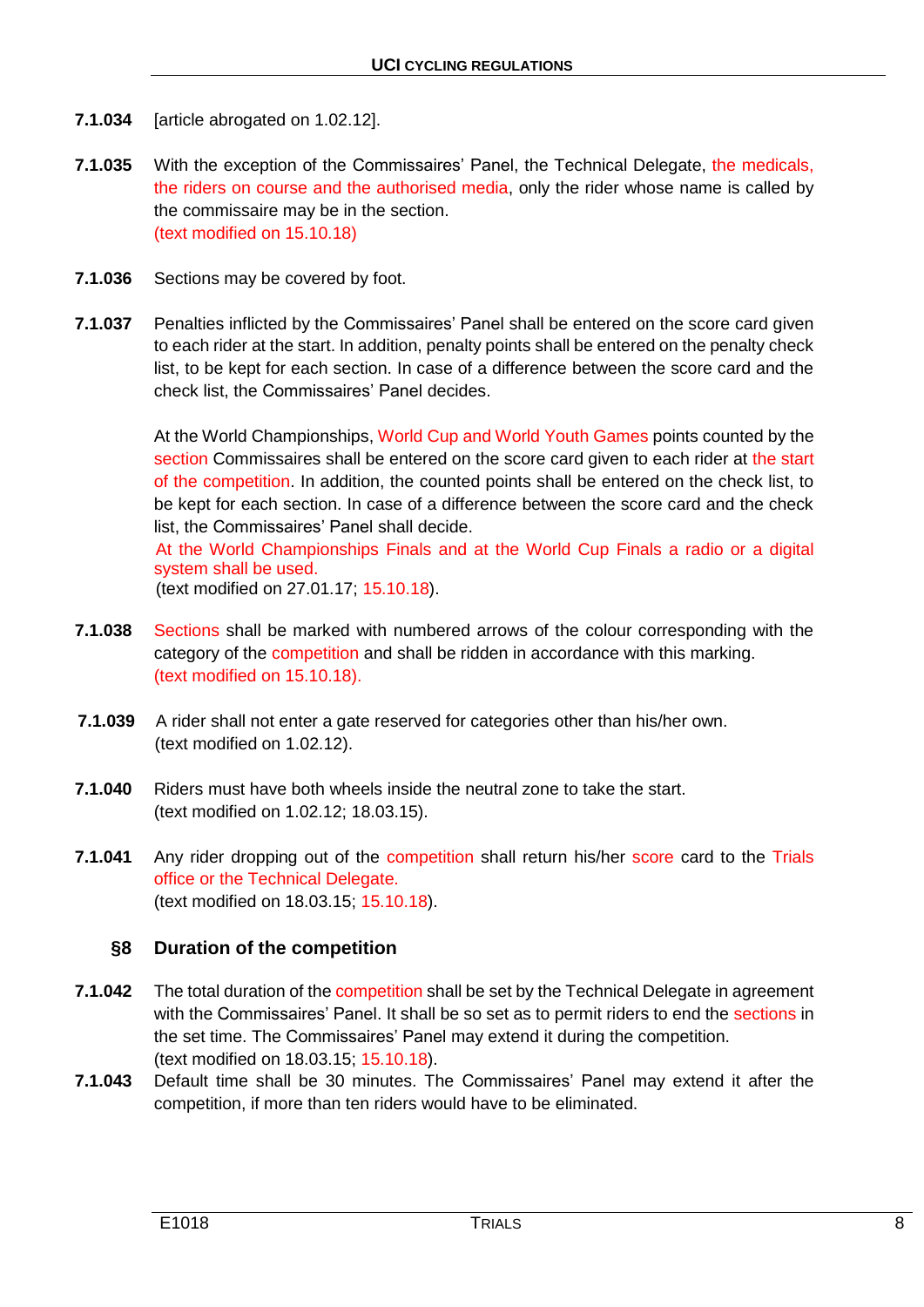# **§9 Repairs**

**7.1.044** • Repairs may be undertaken during the competition, but neither inside a section, nor in any other place liable to hamper or endanger riders. (text modified on 18.03.15; 15.10.18)

# **§10 Classifications and results**

**7.1.045** The rider with the lowest total of penalty points shall be declared winner in his/her category.

> At the World Championships, World Cup and World Youth Games, the rider with the highest total of points shall be declared the winner in his/her category. (text modified on 1.02.12; 18.03.15; 27.01.17; 15.10.18).

**7.1.046** The other places in the classification shall be allocated in ascending number of penalty points imposed.

> At the World Championships, World Cup and World Youth Games, the other places in the classification shall be allocated in descending number of points gained. (text modified on 18.03.15; 27.01.17; 15.10.18).

- **7.1.047** In case of a tie (where two or more riders have the same total of penalty points, the tie shall be solved in the following order:
	- 1. Highest number of sections covered with zero penalty points;
	- 2. Highest number of sections with one single penalty point, with two penalty points, etc;
	- 3. Best result in the ½ Finals;
	- 4. In a competition without a  $\frac{1}{2}$  Finals and concerning a podium place, a decisive section to be competed will be selected by the Commissaires' Panel. In the decisive section, in case of equal points the time will be used as the decision-making criterion to allocate the places on the podium. Should several riders obtain five penalty points, the winner will be the rider who goes furthest in the section;
	- 5. In cases of equal penalty points other than for a podium place, the total competition time will be the decision-making criterion.

In case of a tie in the Final the points obtained in the  $\frac{1}{2}$  Finals will be considered as a tiebreaker.

At the World Championships, World Cup and World Youth Games in case of a tie (where two or more riders have the same total of points), the tie shall be solved in the following order:

- 1. Highest number of sections covered with maximum points possible;
- 2. Highest number of sections with fifty points, with forty points, etc;
- 3. Best result in the ½ Finals;
- 4. In a competition without a  $\frac{1}{2}$  Finals and concerning a podium place, a decisive section to be competed will be selected by the Commissaires' Panel. In the decisive section, in case of equal points the time will be used as the decision-making criterion to allocate the places on the podium. Should several riders obtain zero points, the winner will be the rider who goes furthest in the section:
- 5. In cases of equal points other than for a podium place, the total competition time will be the decision-making criterion.

In case of a tie in the Final the place in the ½ Finals will be considered as a tiebreaker. (text modified on 1.02.12; 1.10.13; 18.03.15; 27.01.17; 15.10.18).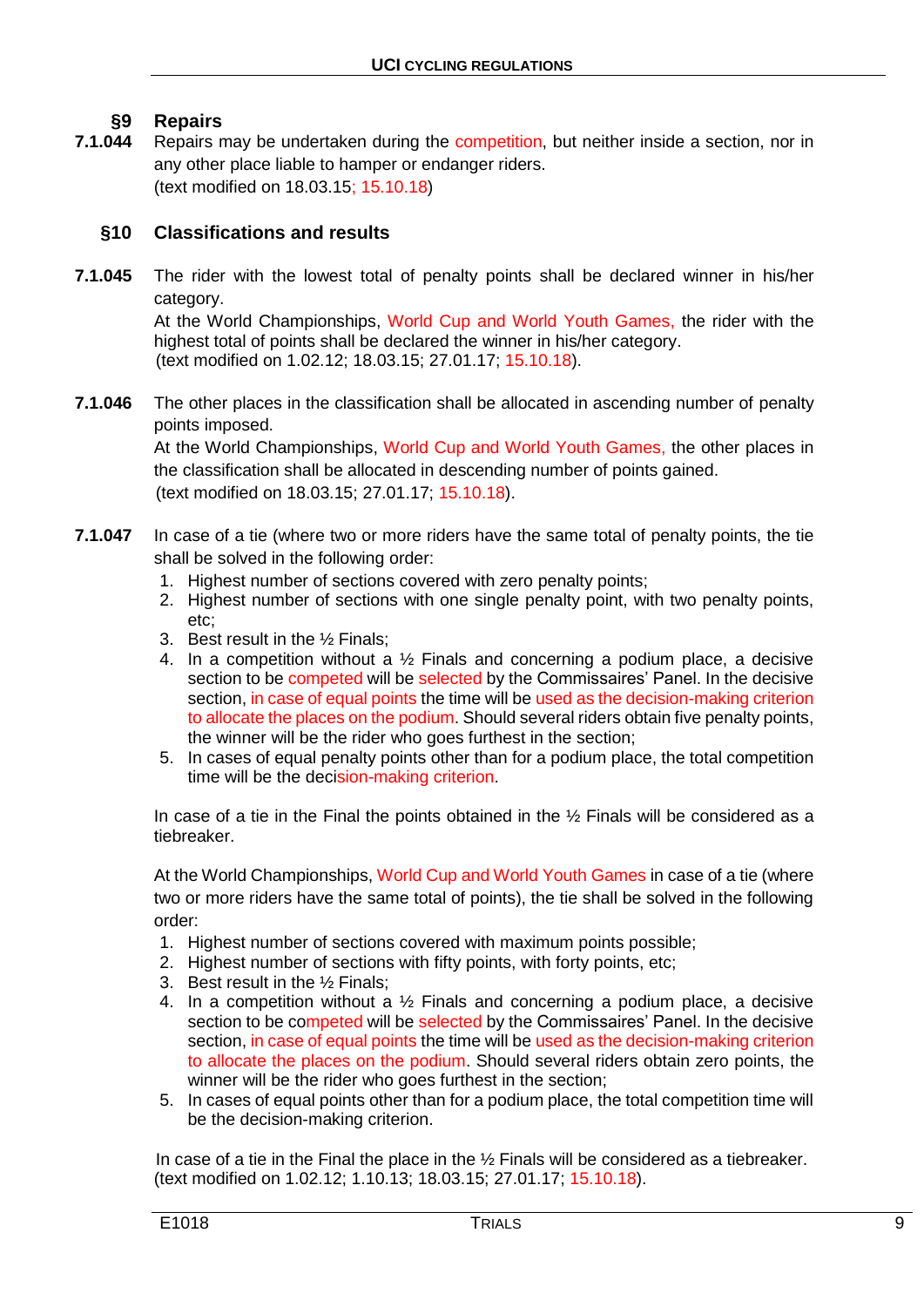# **§11 Competition facilities**

**7.1.048** In order to have a competition sanctioned by the UCI, National Federations and organisers must be able to demonstrate to the UCI that the facilities proposed for the event meet the specifications set forth in this chapter and in the organisation guide. A detailed description of all types of facilities required for the various purposes at Trials event are defined in the organisation guide. (text modified on 1.02.12; 18.03.15; 15.10.18).

#### Riders and Teams' area

**7.1.049** The area reserved for riders and teams shall be located close or inside to the technical area and outside the competition area. A warm up section shall be installed inside the riders and teams' area.

(text modified on 18.03.15; 15.10.18).

#### Bulletin boards

**7.1.050** Well-constructed and weather-resistant bulletin boards and/or monitors for posting the start lists, results list and any rider's information shall be erected near the technical area

#### Screen area

An area for the screen beside to the technical area must be provided with a good visibility for riders and teams. It must be covered, stable and wind resistant. The screen features are defined in the organisation guide.

(text modified on 1.02.12; 18.03.15; 15.10.18).

#### Technical area

**7.1.051** The technical area must preferably be located at the centre of the site of the Trials event, giving easier access to the riders. This area must be fenced off.

> The access to the technical area is restricted to the public. Within the technical area the organiser must provide an area using containers and tents or a lorry intended for this purpose. (text modified on 1.02.12; 18.03.15; 15.10.18).

#### Public Address system

**7.1.052** The public address system must be capable of projecting the announcer's voice to all the sections as well as around the stage. Announcements are to be made in both English and the language of the host country. (text modified on 1.02.12; 18.03.15).

#### Spectator's facilities

- **7.1.053** A description of all types of spectator's facilities and services required for various purposes for the Trials events are defined hereinafter:
	- Grandstand
	- Welcome desk
	- $-$  Information boards
	- Big screen
	- Score board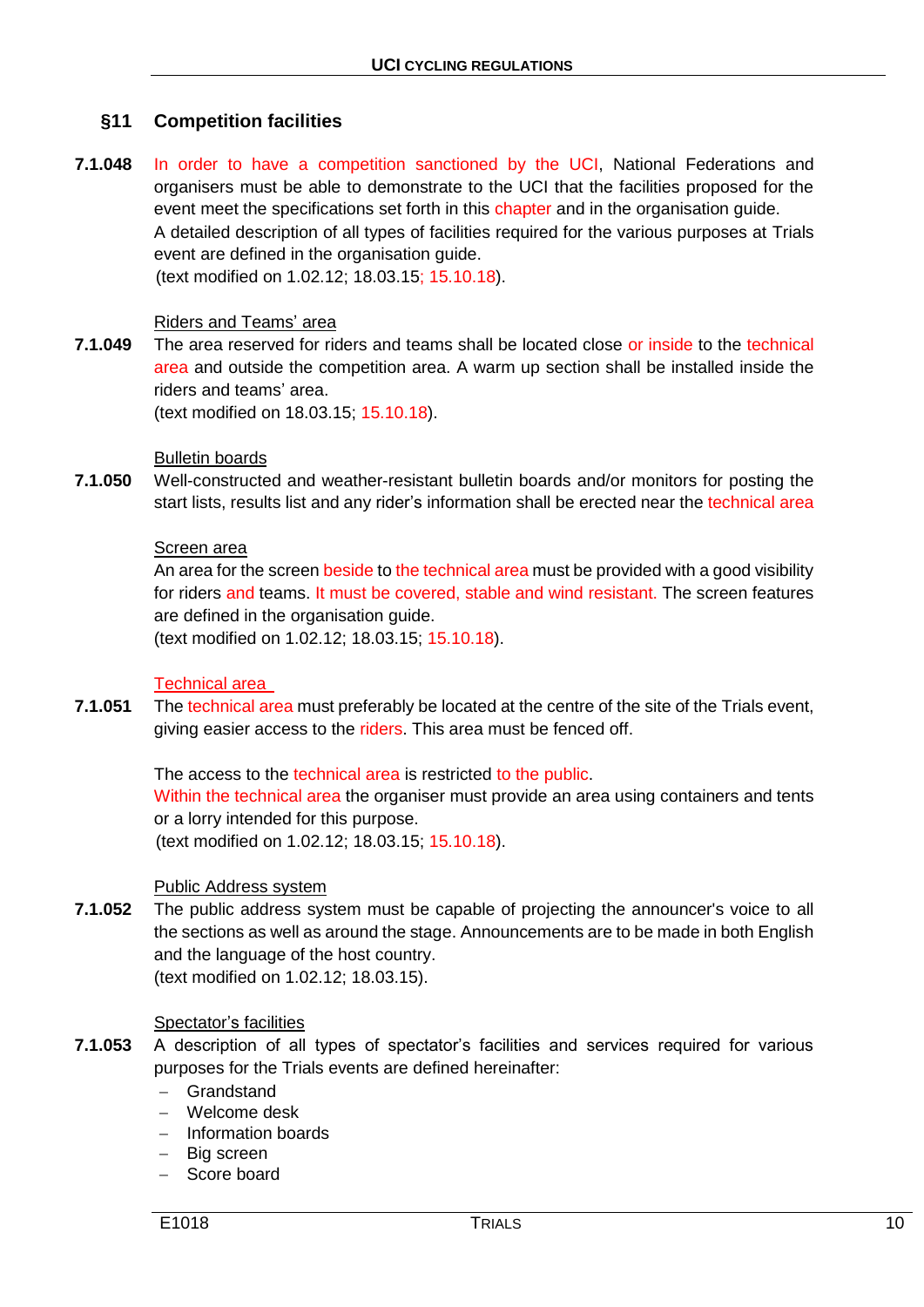- $-$  Public car park
- Food and beverage service
- Crossing points
- Public' toilets
- $-$  Litter bins

The following spectator's capacities are suggested:

- International Trials events: 1.000 spectators:
- UCI Trials World Youth Games: 2.000 spectators:
- UCI Trials World Cup events: 5.000 spectators;
- UCI Trials World Championships: 7.500 spectators.

(text modified on 18.03.15; 15.10.18).

# **§12 Officials and staff**

**7.1.054** The UCI Regulations set forth the manner in which a Trials event shall be conducted. All officials participating in an event are required to be fully conversant with the UCI Regulations and any supplement thereof, which governs any event.

#### **General**

**7.1.055** Every Trials competition must be staffed with an adequate number of qualified commissaires and officials, including a minimum of one UCI commissaire, to assume all the responsibilities and perform all the duties of the various positions set forth in this section.

## Commissaires' Panel

**7.1.056** The Commissaires' Panel shall be designated according to article 1.2.116 UCI Regulations.

> The Commissaires' Panel is the highest authority at any competition and has the right to impose a penalty on any rider, minders, parent, spectator or team manager in the interests of safety or for violation of these rules, as described in §16 of the present rule book and in Part 1 of the UCI Regulations.

**Secretary** 

**7.1.057** The secretary shall be designated according to article 1.2.116 UCI Regulations. The secretary shall be responsible for the registration and classification of all riders at the event, the processing and posting of start lists, and the processing of all results (both intermediate and final results). The secretary shall be assisted by a sufficient number of administrators, as described in article 7.1.060 of the present rule book. (text modified on 1.02.12).

# National and/or Regional Trials Commissaires

**7.1.058** The National and/or Regional Trials Commissaires are appointed by the national federation according to article 1.2.116 of the UCI Regulations. They shall assist the Commissaires' Panel.

In order to perform their tasks, all commissaires shall satisfy the following requirements:

- A. They must be fluent in the English language or have English interpretation available;
- B. They may not be either directors or officers of the UCI;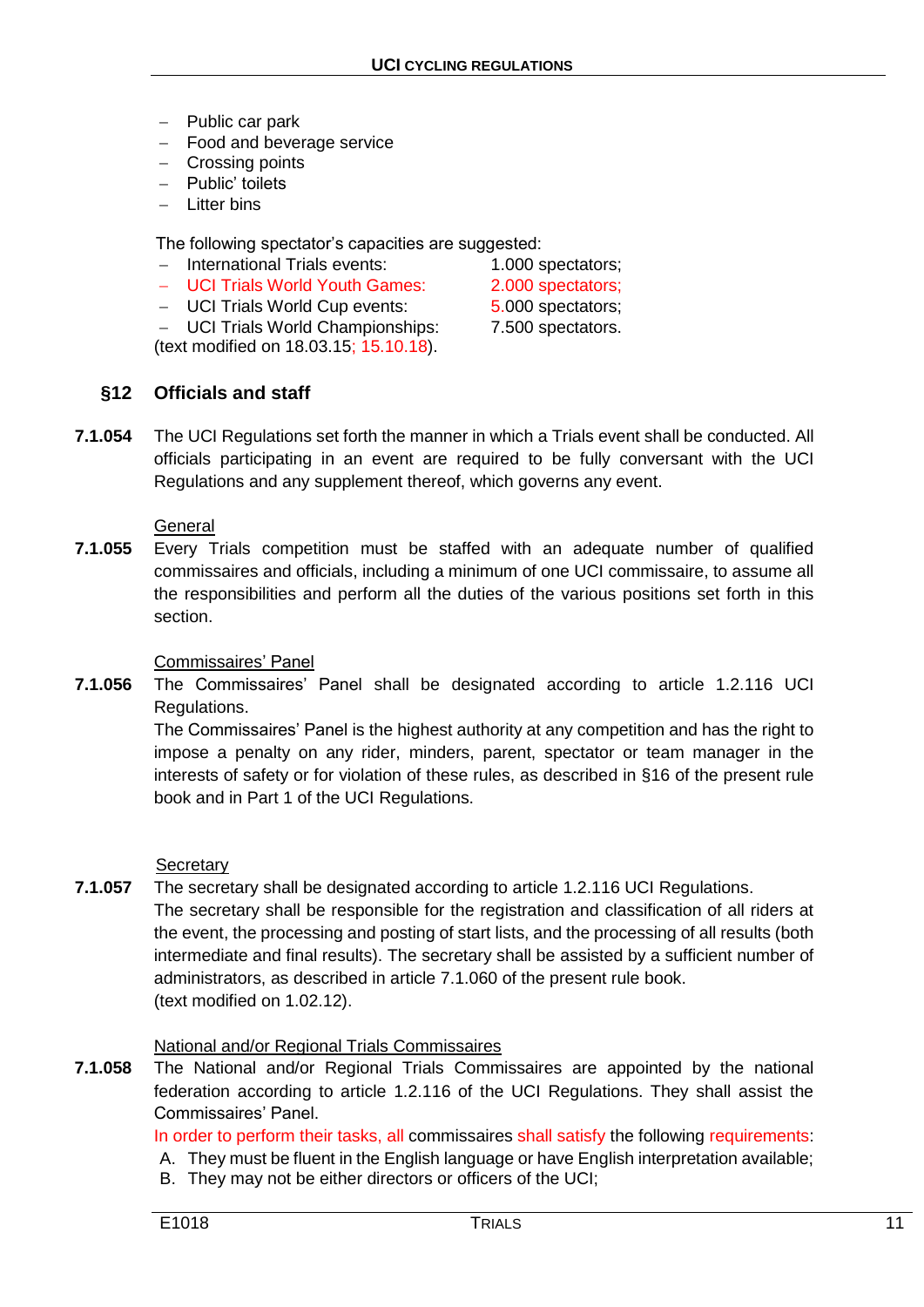C. All commissaires must wear some form of distinctive clothing so that they may be easily identified by riders and team managers;

D. Each section commissaire shall operate from a clearly defined position. (text modified on 18.03.15; 15.10.18).

#### Organization personnel

- **7.1.059** The key positions within the organization personnel are given below.
	- Director of the Organizing Committee
	- General Secretary
	- Finance manager
	- Administrative manager
	- Marketing manager
	- Media manager
	- Logistics manager
	- Volunteer coordinator
	- Head of ceremonies
	- Technical manager
	- Trials section builder/designer
	- Marshal coordinator
	- First aid & medical
	- Announcer
	- **Deejay**

The tasks assigned to the organization personnel are described in the organisers guide. (text modified on 18.03.15).

Additional personnel

**7.1.060** Additional personnel that are necessary to ensure a smooth organization of the Trials events are to be provided by the organiser and shall include, among others the following:

- Marshals
- Assistants
- Volunteers
- Security
- General cleaning maintenance

(text modified on 1.02.12; 18.03.15).

# **§13 Clothing and safety equipment**

#### Inspection

**7.1.061** Before the start of, or during any competition, the rider's bicycle, helmet and clothing may be subject to inspection by the Commissaires' Panel in order to ascertain whether or not this equipment conforms to these rules.

> Any rider whose equipment is unsafe in the opinion of the Commissaires' Panel, whether or not it fails to comply with a specific provision of these rules, shall not be permitted in the competition.

> Any rider who does not comply with all instructions given to him/her by the Commissaires' Panel with respect to his/her equipment shall not be permitted to compete in any competition.

(text modified on 15.10.18).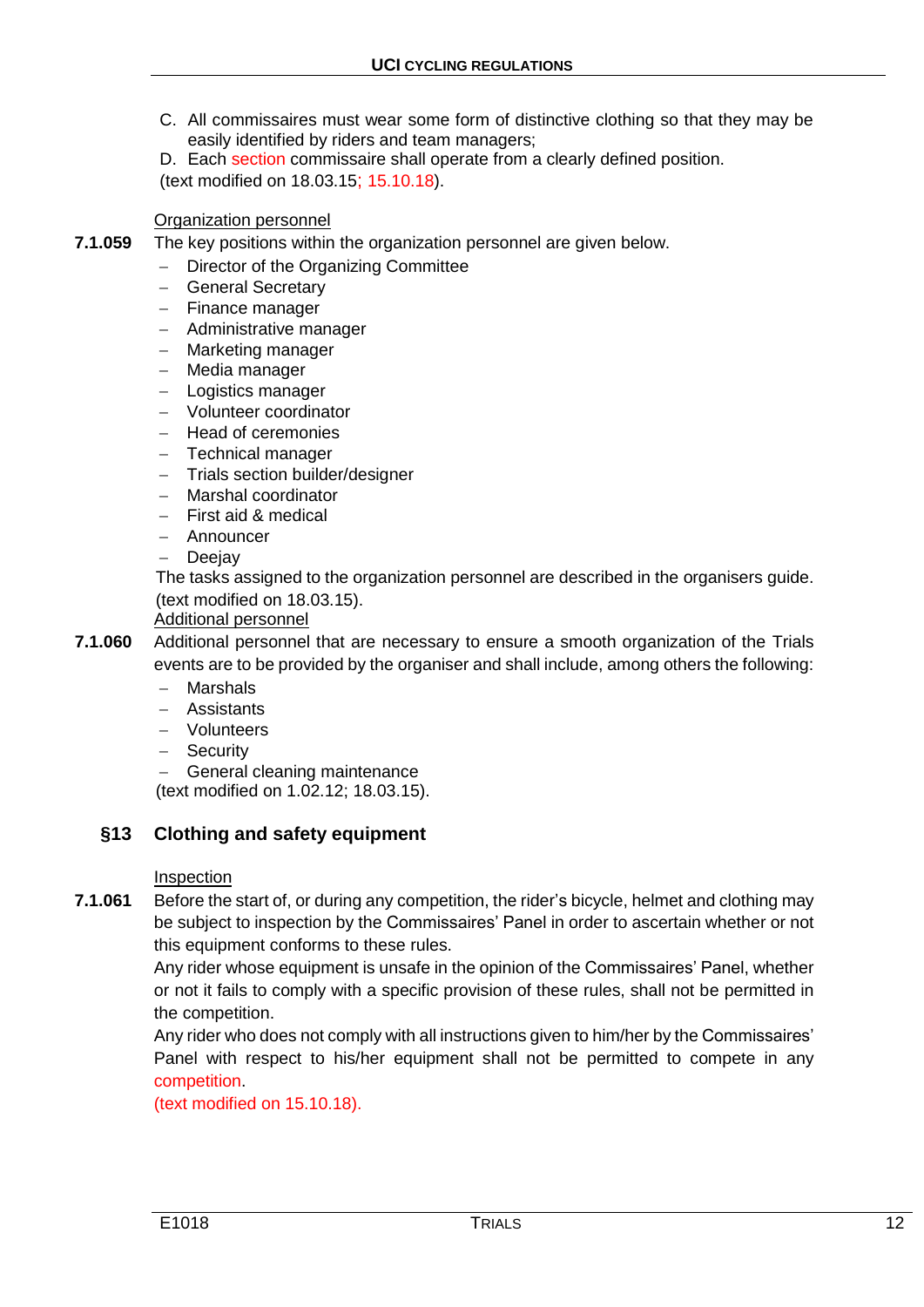Helmet

**7.1.062** Protective headgear shall be worn in all Trials competitions, during training and when riding the distances between sections. Riders are obliged to opt for a helmet which meets the high standards, like Snell, ANSI or DIN 33954.

Helmet straps must be securely fastened during the whole competition

## **7.1.062** Camera

**bis** Cameras and supports are not permitted during ¼ Finals, ½ Finals and Final rounds. The UCI can decide to allow a camera during final but only for the usage of the TV production company.

(text modified on 27.01.17).

#### **Jersey**

- **7.1.063** Proper long or short sleeve jersey is required.
	- Regulations regarding the national champion jersey are set in articles 1.3.056 ff. Regulations regarding the UCI Trials World Champion jersey are set in articles 1.3.060 ff.

Provisions on advertising matter are regulated by the UCI. (text modified on 15.10.18).

#### Jersey - Order of priority

- **7.1.063** Should various provisions requiring the wearing of different Trials jerseys apply to the **bis** same rider, the order of priority shall be as follows:
	- the UCI Trials World Champion's jersey
	- $-$  the leader's jersey of the UCI Trials World Cup
	- $-$  the Continental Champion's jersey (as per article 1.3.070)
	- the National Champion's jersey
	- the National Federation jersey

For the sake of clarity, if the leader of the UCI Trials World Cup is also the UCI Trials World Champion, he/she must wear the World Champion's jersey (as per article 1.3.071).

During World Championships and Continental Championships every rider has to wear the jersey of the national team as per article 1.3.071.

(article introduced on 18.03.15; text modified on 15.10.18).

#### Pants

**7.1.063** Proper long or short pants are required.

# Shoes

**7.1.065** Solid shoes are required.

# Shin guards and back protections

**7.1.066** The UCI strongly recommends that riders wear shin guards and back protections. (text modified on 1.02.12).

# Gloves

**7.1.067** The wearing of gloves is recommended.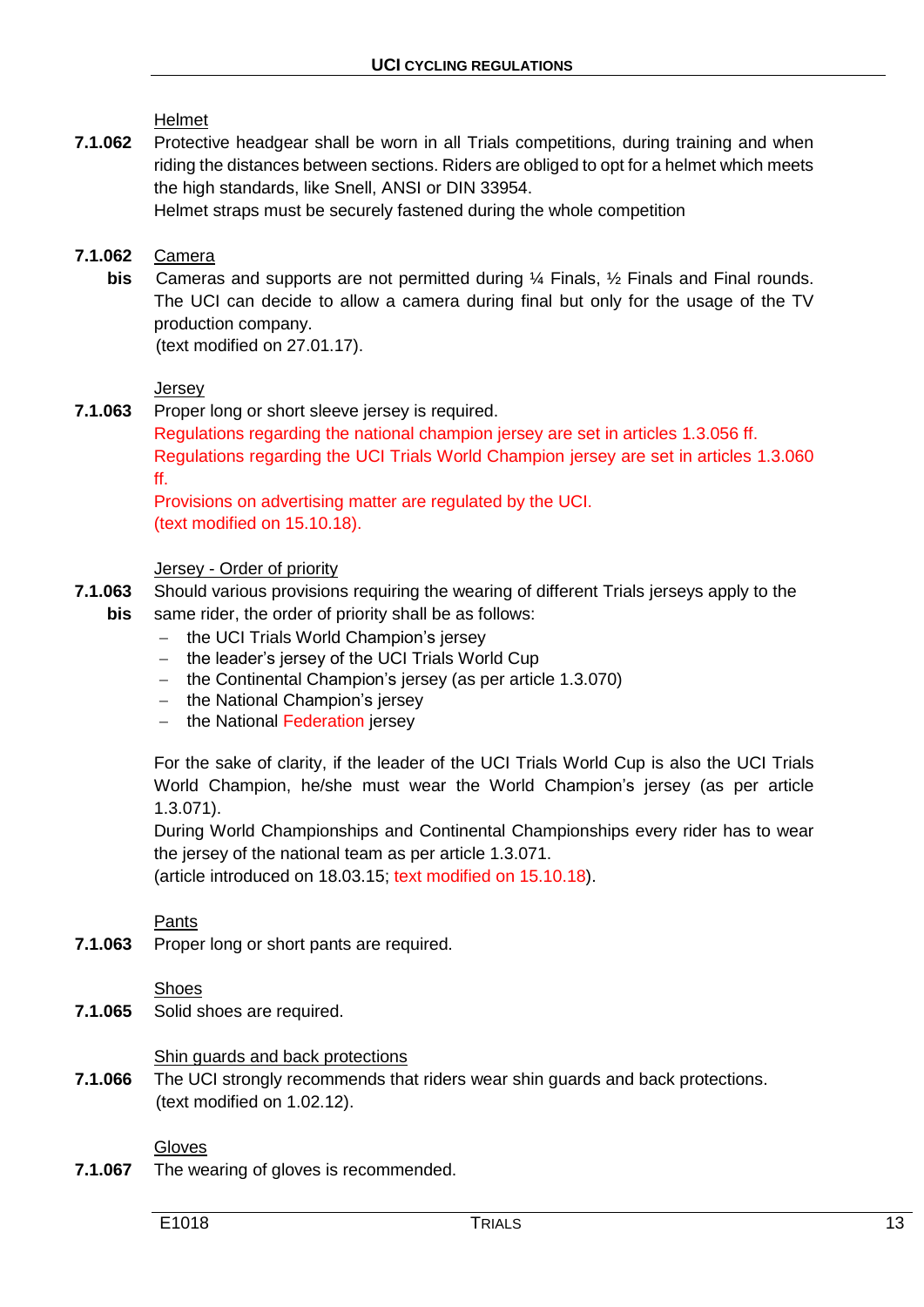- **7.1.068** [article abrogated on 15.10.18].
- **7.1.069** [article abrogated on 15.10.18].
- **7.1.070** [article abrogated on 15.10.18].

#### **§14 Bicycle**

#### **General**

**7.1.071** All bicycles used for competition must meet the general specifications provided in this chapter.

#### Frame

**7.1.072** The bicycle's frame must be of sufficient strength to withstand the rigors of Trials riding and be devoid of any cracked or bent frame members or welds which are cracked or otherwise deficient.

All components, accessories and other parts must be firmly attached to the bicycle.

#### Wheels and tires

**7.1.073** 18" to 23" nominal (overall) wheel size shall be permitted in 20" class. 24" to 26" nominal (overall) wheel size shall be permitted in 26" class. Tyres may not be fitted with chains, ropes or other devices. (text modified on 1.02.11).

#### Brakes

**7.1.074** The bicycle shall have two brakes in working order (one front and a second one for the rear wheel).

(text modified on 18.03.15).

#### Cranks, pedals

**7.1.075** Pedals must be securely attached to the crank arms and adjusted so as to eliminate lateral motion of the pedal body along the pedal axle. Pedal axles must be of sufficient strength to withstand the rigors of competition. The teeth on pedal cages must be sufficiently pointed and prominent to offer effective grip on a rider's shoes without being so sharp as to pose a safety hazard. In addition no pedal hooks or toe straps shall be allowed.

> For 26" class; only one rock-ring chain guard shall be authorized on the transmission side. No additional, lower chain guard may be fitted.

(text modified on 1.02.11).

#### **Handlebars**

**7.1.076** Handlebars that are cracked or bent are not permitted. Handlebars must have the end capped.

(text modified on 1.02.12).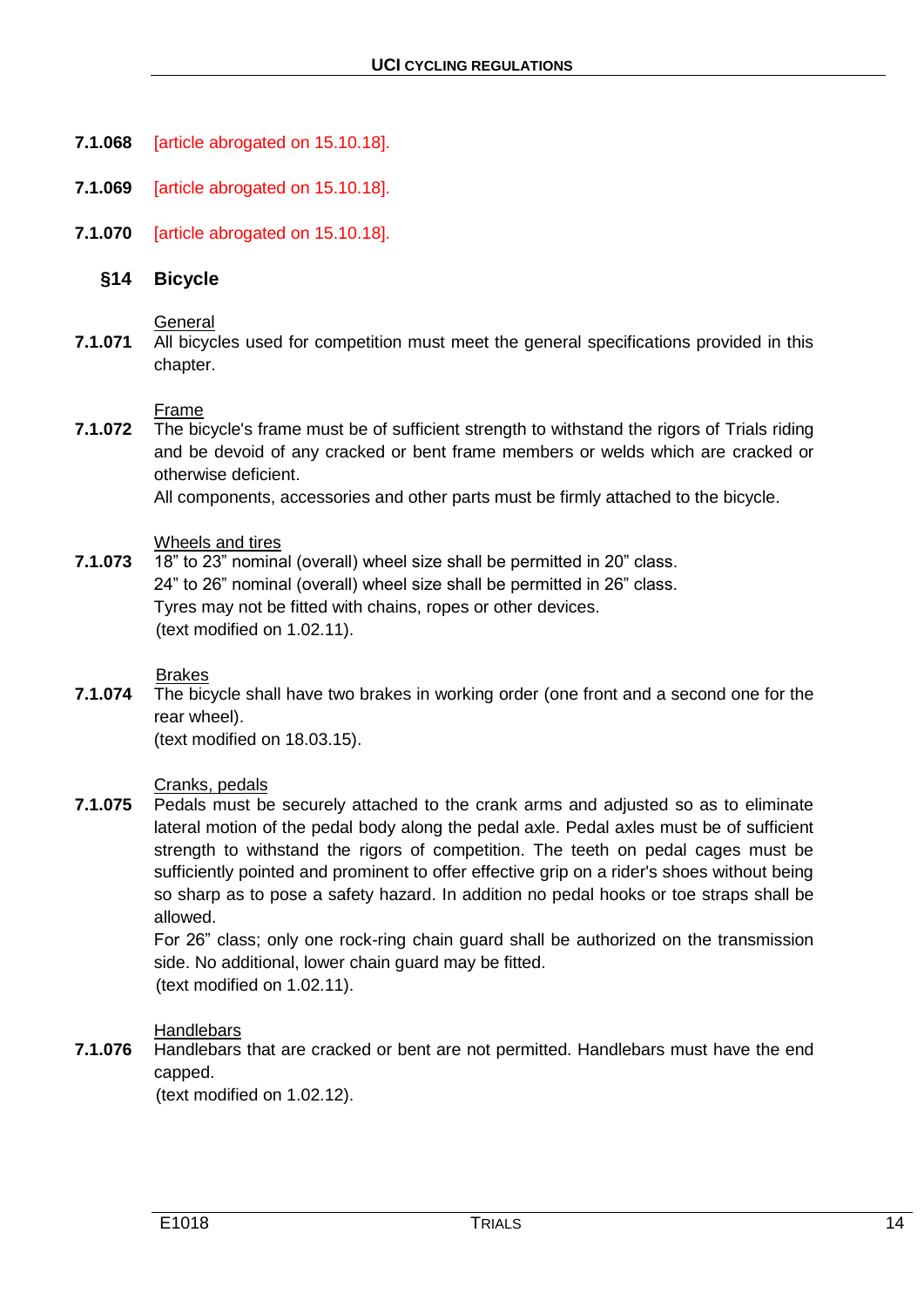# **§15 Starting numbers**

**7.1.077** The rider's body number and number plate shall be water proof and clearly show the starting number, the colour of the course and the sponsors' logos. The colour of the number plates shall correspond with that of the course (example: yellow for Men elite, red for Men juniors, pink for Women elite). The plates are defined in the technical specifications. Number plates shall be placed on the bike's handlebars to be visible from the front, whilst

the body numbers must be put on the back.

(text modified on 18.03.15; 15.10.18).

- **7.1.078** Body numbers and number plates shall be neither removed nor modified, on penalty of supplementary penalties.
- **7.1.079** Starting numbers shall be allocated sequentially starting from the first event. The number one plate shall be reserved for the current world champions and the allocation shall be based on the latest UCI Trials ranking.

# **§16 Infringements, penalties and protest**

#### **Part 1: Infringements**

**7.1.080** All riders must observe these rules and follow all instructions given by any commissaire or official at any time during the course of the event. Every rider must at all times observe such conduct which reflects the ideals of good sportsmanship and avoid any conduct which may bring himself/herself or the sport of Trials into disrepute. The use of obscene or foul language is forbidden. Riders using such language will be penalized in a manner to be determined by the Commissaires' Panel.

> The infringements described in this chapter will be penalized by the Commissaires' Panel, according to the present chapter 16. (text modified on 18.03.15; 15.10.18).

# Third Persons Interference

**7.1.081** Team managers, minders, parents and other people who accompany a rider or who provide external assistance shall not interfere with the competition on behalf of a team or a rider.

(text modified on 15.10.18).

#### **Part 2: Penalties**

Penalty points

- **7.1.082** The following penalty points may be imposed cumulatively on riders in the sections: (text modified on 18.03.15; 15.10.18).
- **7.1.083** Any support on the obstacle or on the ground to re-establish the rider's balance, be it with apart of the body or with a part of the bicycle, except the tyres (1 penalty point). The body is splitted in 4 parts:
	- $-$  feet until the ankle;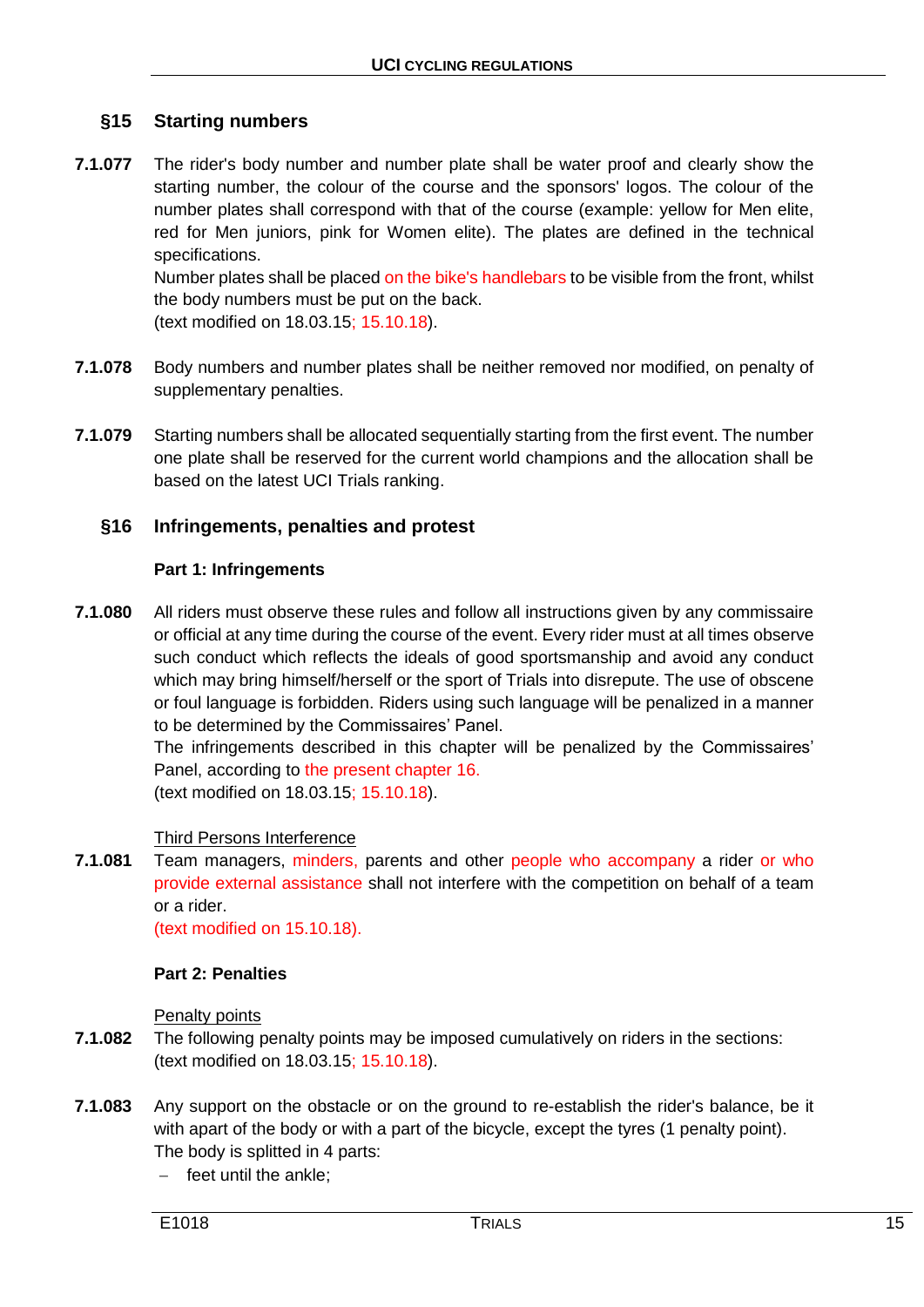- between the ankles until the hip;
- upper part of the body, from the hip including the arms and the head;
- hands until the wrists (incl. the handlebar if it's touched by the hand).

In case of a support of more than one part, the penalty points will be cumulated. If one or more parts of the body are touching the obstacle or the ground, they are penalized with penalty points. Contacts with parts of the bike on the ground or on the obstacle, which are not caused in order to re-establish the rider's balance, are permitted.

Brushing without any weight on the touching part of the bike or the body during the bicycle movement shall be permitted. It is allowed to turn the foot on place.

If a rider is approaching the gate from behind the visual line (with bike and/or parts of the body) in static position (without attempt) and puts the foot on the obstacle/ground to cross the gate (5 penalty points). The rider is not allowed to continue riding the section.

(text modified on 1.02.12; 1.10.13; 18.03.15; 27.01.17; 15.10.18).

- **7.1.084** Resting a pedal and/or the lower chain guard on the ground or on the obstacle (1 penalty point). (text modified on 18.03.15)
- **7.1.085** Passing the maximum time cut of 2 minutes for the section (1 penalty point per 10 seconds).

At the World Championships, World Cup and World Youth Games passing the maximum time cut of 2 minutes for the section the rider is not allowed to continue riding. The rider keeps the previous score gained. (text modified on 18.03.15; 27.01.17; 15.10.18).

- **7.1.086** Riding over or under, raising or tearing the tapes and arrows marking the limits of the section (5 penalty points). The wheel axles and the longitudinal axis of the bicycle shall form the measuring points. (text modified on 18.03.15)
- **7.1.087** Entering the gate of some other category, skipping a gate or a direction of his/her own category or not riding the gates or direction in the correct order (5 penalty points).

At the World Championships, World Cup and World Youth Games the rider must cross the gates of the sector where he/she is riding whereas it is not allowed to cross any other gates of other sectors.

Entering a gate or a direction in the wrong sense for the first time (5 penalty points). A gate is passed only if the line between the two arrows with the same number is crossed in the correct sense of the arrows. Once the gate is passed, if it is crossed backwards, the rider will have to pass it again (in the correct sense of the arrows).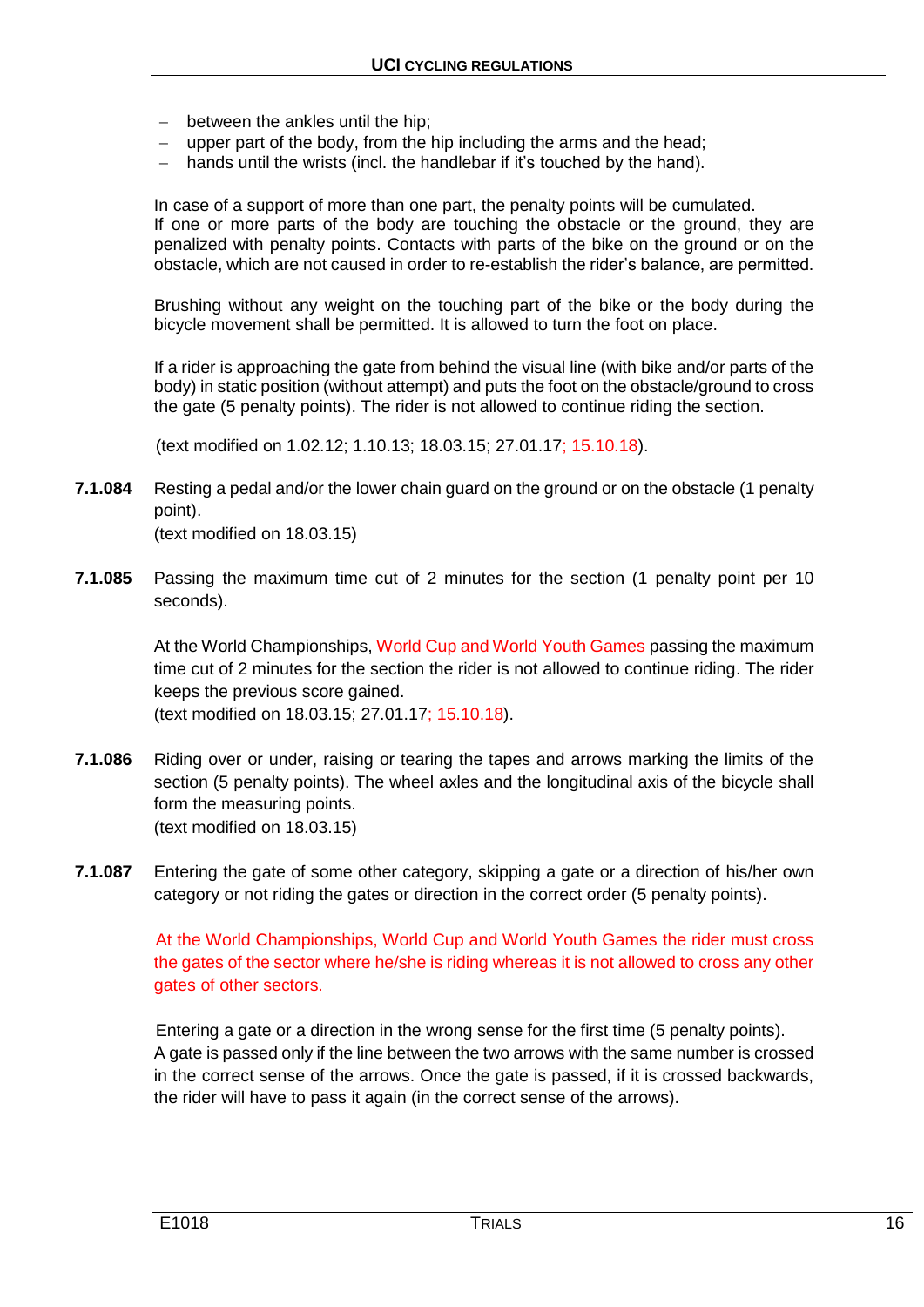An arrow is passed only if the line between the arrow, and the next tape in the sense of the arrow, is crossed in the correct sense of the arrow. Once the arrow is passed, if it is crossed backwards, the rider will have to pass it again (in the correct sense of the arrow).

The crossing is only valid if at least one wheel axle crosses above the arrow level or gate line. If both axles cross the line below the arrow level, the crossing is not passed yet. The crossing with both axels below the arrow level shall be permitted for all other categories.

(text modified on 1.10.13; 18.03.15; 15.10.18).

- **7.1.088** Holding the bicycle by any part other than part above the headset (5 penalty points). (text modified on 18.03.15).
- **7.1.089** Placing both feet simultaneously on the ground or on an obstacle (5 penalty points). (text modified on 18.03.15).
- **7.1.090** Front wheel outside the entry gate, i.e. that when, after entering the section, the front axle exits the gate again (5 penalty points). (text modified on 18.03.15).
- **7.1.091** Placing both feet on the same side of the bicycle when one of the feet is on the ground (5 penalty points). (text modified on 18.03.15).
- **7.1.092** Fall, i.e. parts of the body above the hips in contact with the ground or sit on the ground or on an obstacle (5 penalty points). (text modified on 18.03.15).
- **7.1.093** When the maximum of 5 penalty points is reached, the rider has to leave the section. (text modified on 18.03.15).
- **7.1.094** It is forbidden to mark 5 penalty points on the score card without having entered the section. At the World Championships, World Cup and World Youth Games it is forbidden to mark 0 points on the score card without having entered the section. (text modified on 18.03.15; 27.01.17; 15.10.18).
- **7.1.095** Touching the ground or the obstacle with a hand that does not hold the handlebars (5 penalty points).

#### **Supplementary penalties**

In addition to the penalties set out in articles 7.1.082 ff of the present Trials rule book, the following penalty points may be imposed cumulatively on riders: (text modified on 18.03.15; 15.10.18).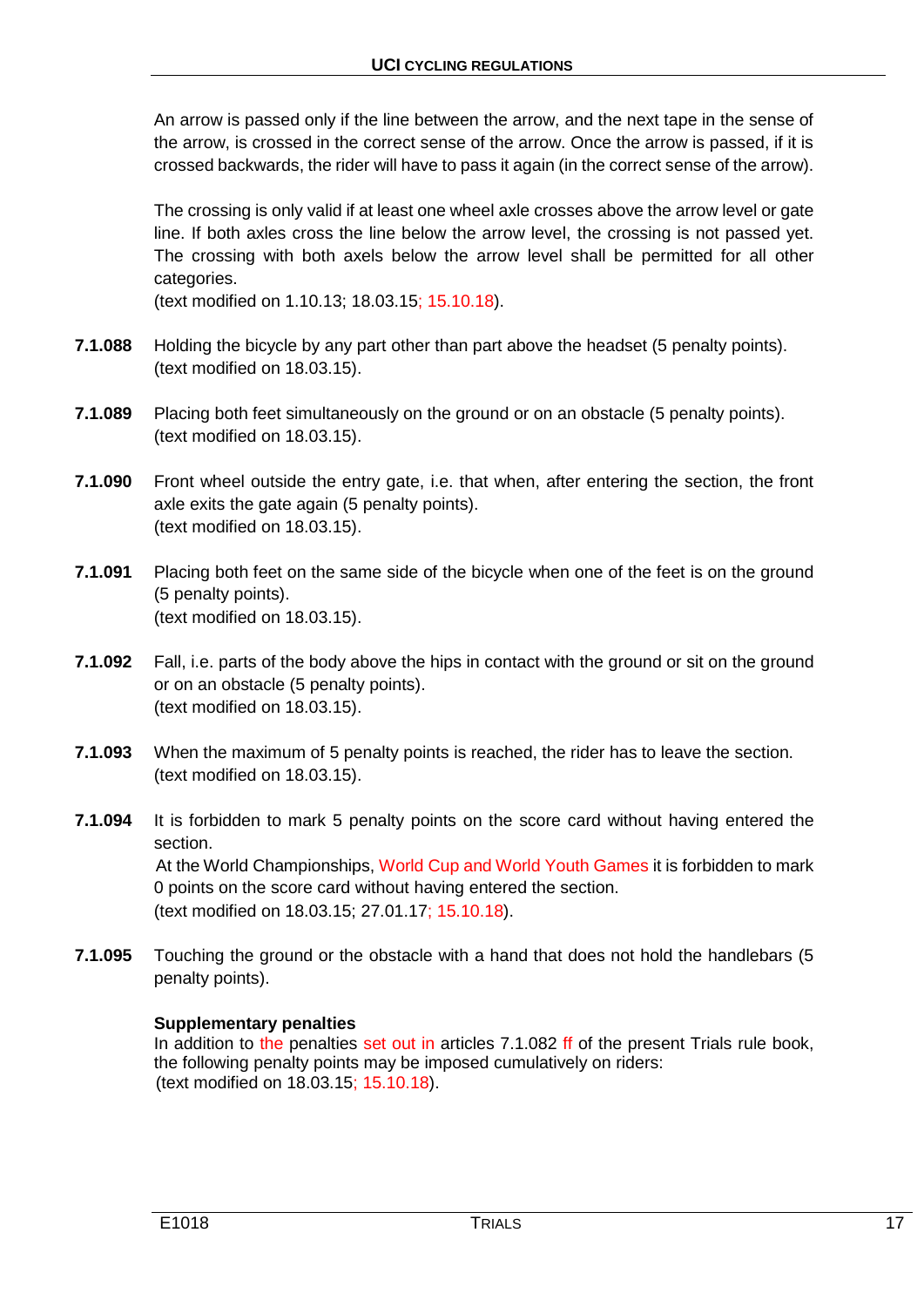**7.1.096** Per minute for being late at the start (1 penalty point) in case of starts at minute intervals. At the World Championships, World Cup and World Youth Games per minute for being late at the start (minus 10 points) in case of starts at minute intervals. (text modified on 18.03.15; 27.01.17; 15.10.18).

#### External assistance

**7.1.097** Relatives, followers or attendants shall in no case interfere in the competition.

The following acts by attendants or followers to help riders shall be prohibited and penalized by 10 penalty points against the rider helped:

At the World Championships, World Cup and World Youth Games these acts by attendants or followers to help riders shall be prohibited and penalized by minus 100 points against the rider helped:

- A. Taking up position, for the rider, at the entry to a section
- B. Criticizing the commissaire
- C. Entering a section (assistance to protect the rider without influencing his/her performance in the section shall be permitted)
- D. Giving advice (positions) to a rider riding in the section

(text modified on 1.02.12; 18.03.15; 27.01.17; 15.10.18).

**7.1.098** Losing the score card or omitting a section (10 penalty points).

At the World Championships, World Cup and World Youth Games losing the score card or omitting a section (minus 100 points). (text modified on 18.03.15; 27.01.17; 15.10.18).

**7.1.099** Unsporting behavior (10 penalty points).

At the World Championships, World Cup and World Youth Games unsporting behaviour (minus 100 points). (text modified on 18.03.15; 27.01.17; 15.10.18).

- **7.1.100** Skipping more than three sections on the total competition round (disqualification). (text modified 18.03.15).
- **7.1.101** Leaving or shortcutting the circuit (disqualification).
- **7.1.102** Abandoning the competition (disqualification).
- **7.1.103** Changing the configuration of a section (disqualification).
- **7.1.104** Injured rider continuing the competition without doctor's authorization (disqualification).
- **7.1.105** Supplementary penalties that only the Technical Delegate can impose in agreement with the Commissaries' Panel, shall be added to the other penalty points.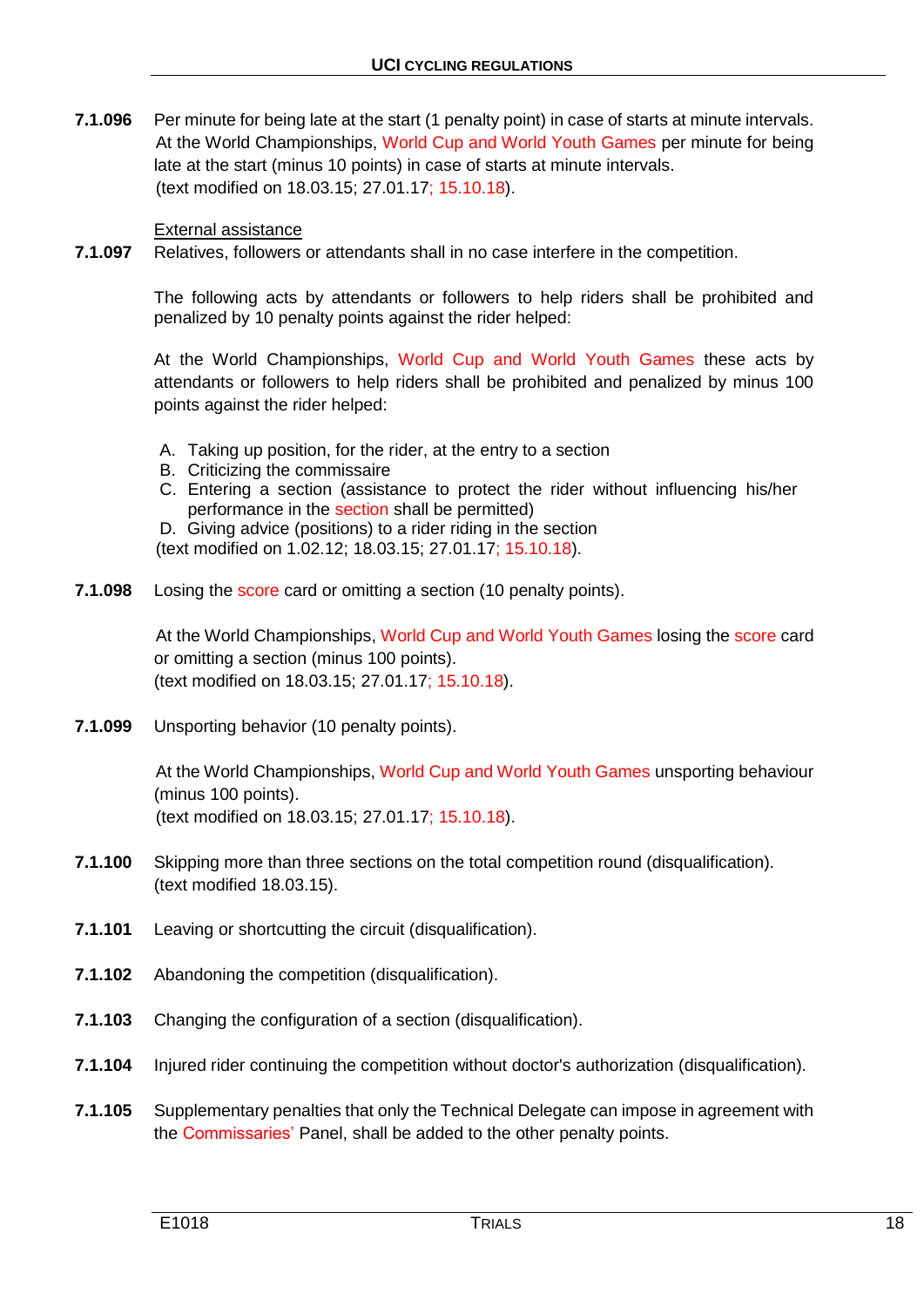At the World Championships, World Cup and World Youth Games supplementary penalties that only the Technical Delegate can impose in agreement with the Commissaries' Panel shall be subtracted to the other points. (text modified on 27.01.17; 15.10.18).

**7.1.106** Any rider exceeding the set duration of the competition shall be penalised by 1 penalty point for each minute or part thereof in the default time.

> At the World Championships, World Cup and World Youth Games any rider exceeding the set duration of the competition shall be penalized by with a deduction of 10 points for each minute or part thereof in the default time. (text modified on 18.03.15; 27.01.17; 15.10.18).

- **7.1.107** Any rider exceeding the default time shall be excluded from the classification.
- **7.1.108** Non compliance of the rules concerning the wearing of a helmet (disqualification). (text modified on 18.03.15; 15.10.18).
- **7.1.109** Non compliance of the rules concerning the number plate and/or the body number (10 penalty points).

At the World Championships, World Cup and World Youth Games non compliance of the rules concerning the number plate and/or the body number (minus 100 points). (text modified on 18.03.15; 27.01.17; 15.10.18).

#### Other Penalties

**7.1.110** The Commissaires' Panel may, without prejudice to its possibilities provided in Parts 1 and 12 of the UCI Regulations, invoke any of the censures provided in this section against a rider who commits one of the infractions mentioned.

#### Official warning

**7.1.111** A rider may receive an official, verbal warning for certain misconduct. The first warning issued to a rider at an event carries no specific penalty other than the advice of the warning, however the issuance of a subsequent warning for the same, or any other offence, on the same day will result in the rider's disqualification from the competition.

> A warning shall be displayed on the printed output of the result list and on the monitors. (text modified on 15.10.18).

#### Disqualification of riders

**7.1.112** A rider may be disqualified and thereby barred from further participation in either the competition category in which the infringement occurred or the entire event.

# Removal of an offender from the competition

**7.1.113** The Commissaires' Panel shall have the discretion to remove an offender from the competition for an offence against any of the provisions set down in this rule book. (text modified on 15.10.18).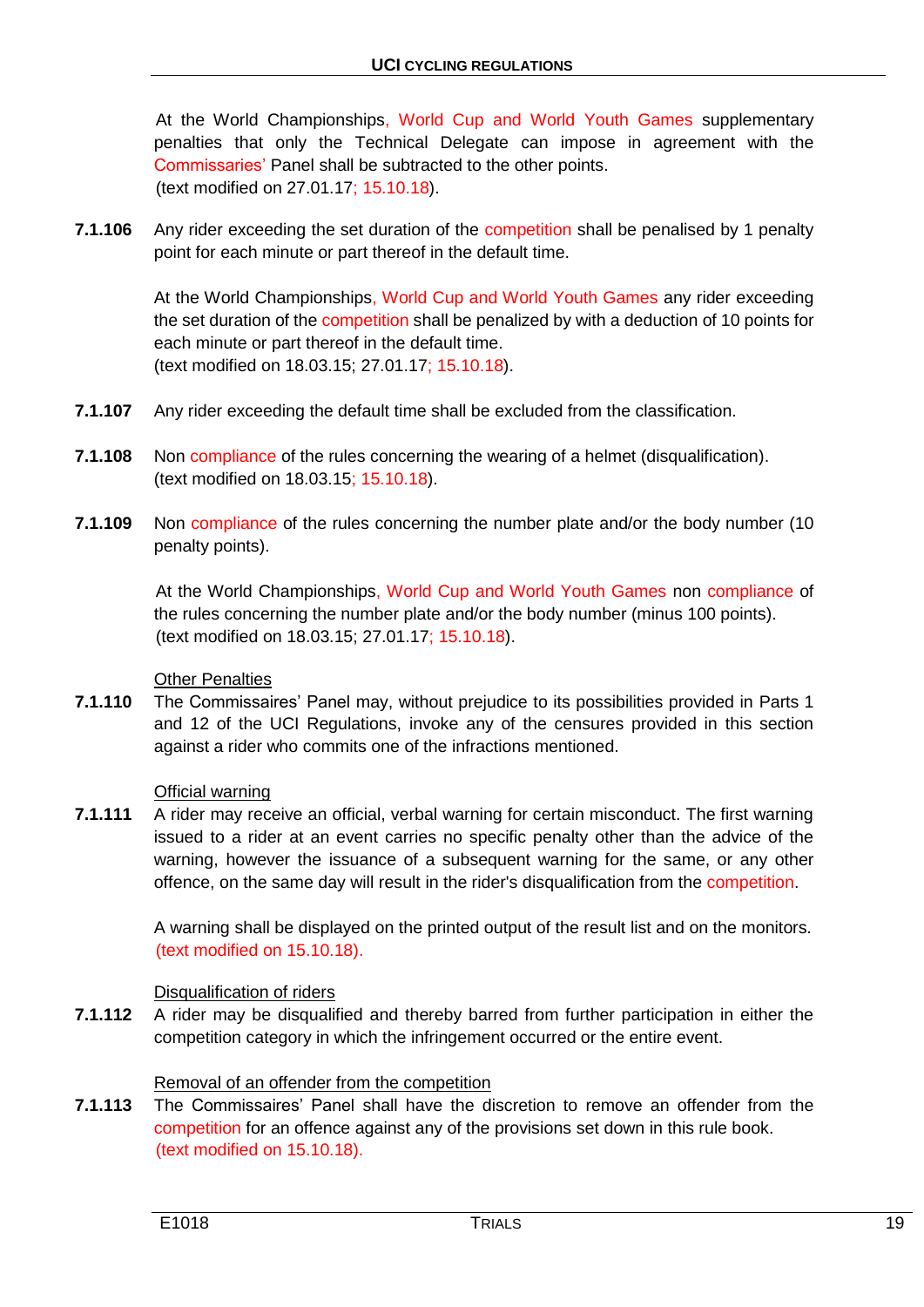#### Suspension of an offender from the competition

- **7.1.114** The UCI may by its sole discretion and for cause suspend for any period of time, or permanently revoke, the licence entitling a rider to compete in a Trials event. The following offences will result in suspension:
	- A. Competing under a false name;
	- B. Use of false information relating to age, category or other subject at the time of registration in order to gain an unfair advantage;
	- C. Conspiring with one or more other riders to predetermine the outcome of any competition;
	- D. Offering, giving or receiving either directly or indirectly any bribe or other incentive intended to influence the outcome of a competition either to or from any other person, including without limitation, riders, commissaires, officials and spectators at a Trials competition;
	- E. Wilfully entering a competition or riding a bicycle that does not conform to the rules of the competition;
	- F. Altering the specification of any bicycle after inspection that results in an infringement of the rules of competition;
	- G. Engaging in any unfair practice, misbehaviour or action detrimental to the sport of Trials, whether or not related to a specific event. (text modified on 15.10.18).
- **7.1.115** Riders will be held accountable for the actions of their parents, team managers and any other persons in their company at a Trials competition or event. Any misconduct on the part of any of these persons may, at the discretion of a commissaire or event director, result in the disqualification or suspension of the riders and the removal of the offending persons from the competition area.

#### **Part 3: Protests**

- **7.1.116** Only riders or their legal representative may lodge a protest.
- **7.1.117** The deadline for lodging a protest shall be 30 minutes after the finish of the last rider of the corresponding category.
- **7.1.118** Collective protests, protests against the timekeeping or the decisions of the Commissaires' Panel shall not be entertained.
- **7.1.119** The president of Commissaires' Panel after consulting the Commissaires' Panel, shall decide on objections submitted.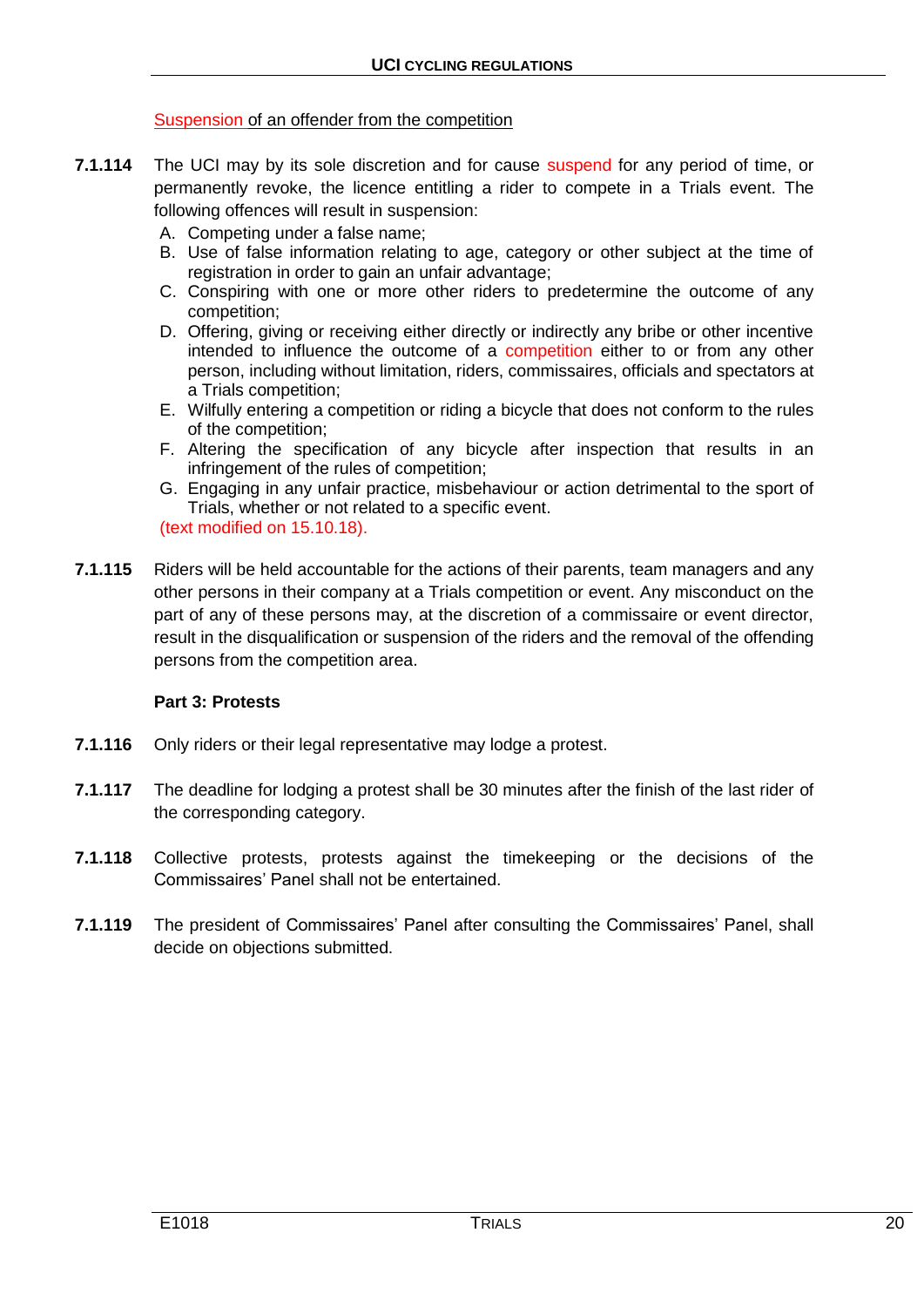# **§17 Riding system applicable at the World Championships, World Cup and World Youth Games.**

## **7.1.120** The penalty points will apply as per art. 7.1.082 to 7.1.119.

A rider starts the section with zero penalty points and zero points.

Every time that the rider crosses a sector with zero penalty points, his/her score will be added by 10 points. The procedure to validate the sector is defined in article 7.1.018. The same procedure must be followed with the other sectors of the section.

The rider can only score five penalty points in the whole section. If a rider has got five penalty points before finishing the whole section, he/she has to leave the section, but he/she keeps the previous score gained.

(article introduced on 27.01.17; text modified on 15.10.18).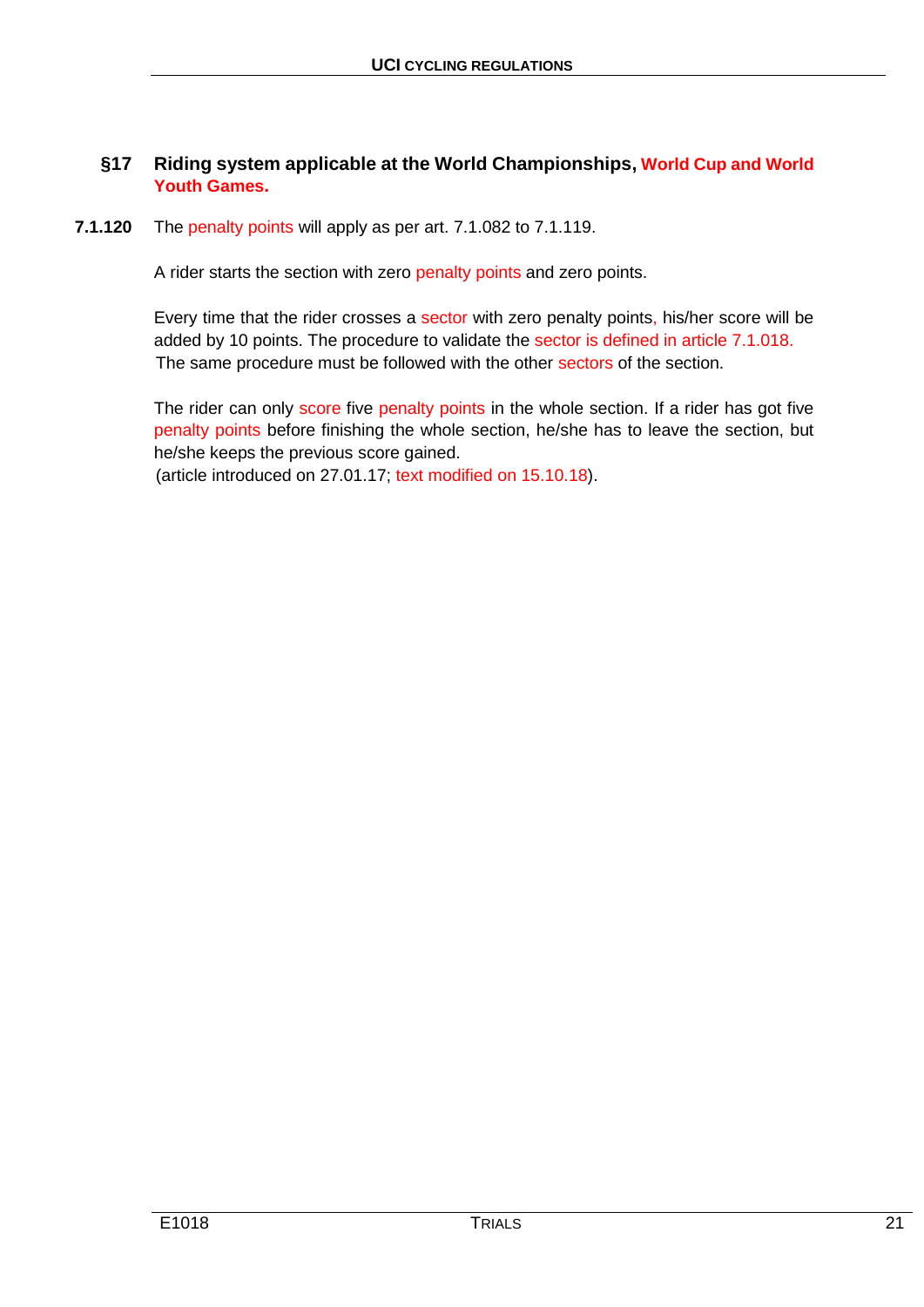# **Chapter II INTERNATIONAL EVENTS**

#### Registration of participants

- **7.2.001** The registration procedure is handled by each organiser of each International Trials event, respecting the opening and closing dates. Riders need to complete their registration individually for each International Trials event. Late entries shall be accepted according the organiser's rules. (text modified on 1.10.13).
- **7.2.002** Either the team manager or the rider himself must confirm the presence of the rider as per the pre-registration riders list, on the scheduled day of registration, by provision of the following information:
	- $-$  Rider's presence at the venue:
	- Correct spelling of the rider's name;
	- Rider's category of competition;
	- Rider's date of birth:
	- Rider's bike number;
	- Rider's proof of identity.

(text modified on 15.10.18).

**7.2.003** Confirmation of registration must be reported by the rider to the secretary. The definitive list of the starters must be drawn up before the start of the competition. As well as the riders' names, it must also accurately list their UCI ID, category, the competition type and the start list.

(text modified on 1.02.12; 15.10.18).

**7.2.004** Entry fees, due to the organiser of an International Trials event, are to be set by the National Federation/organisation hosting the event.

#### Competition format

- **7.2.005** The competition shall be established according to the procedures set forth in the present rule book.
- **7.2.006** Competition categories at an International Trials event shall be based on the description in articles 7.1.001 ff of the present rule book.

#### Events format

**7.2.007** Hors Class (HC) events shall be run in one or two days. One qualification round and one final round will be run. International events Class 1 (C1) shall be run in one day with a single round.

(article introduced on 1.10.13; 15.10.18).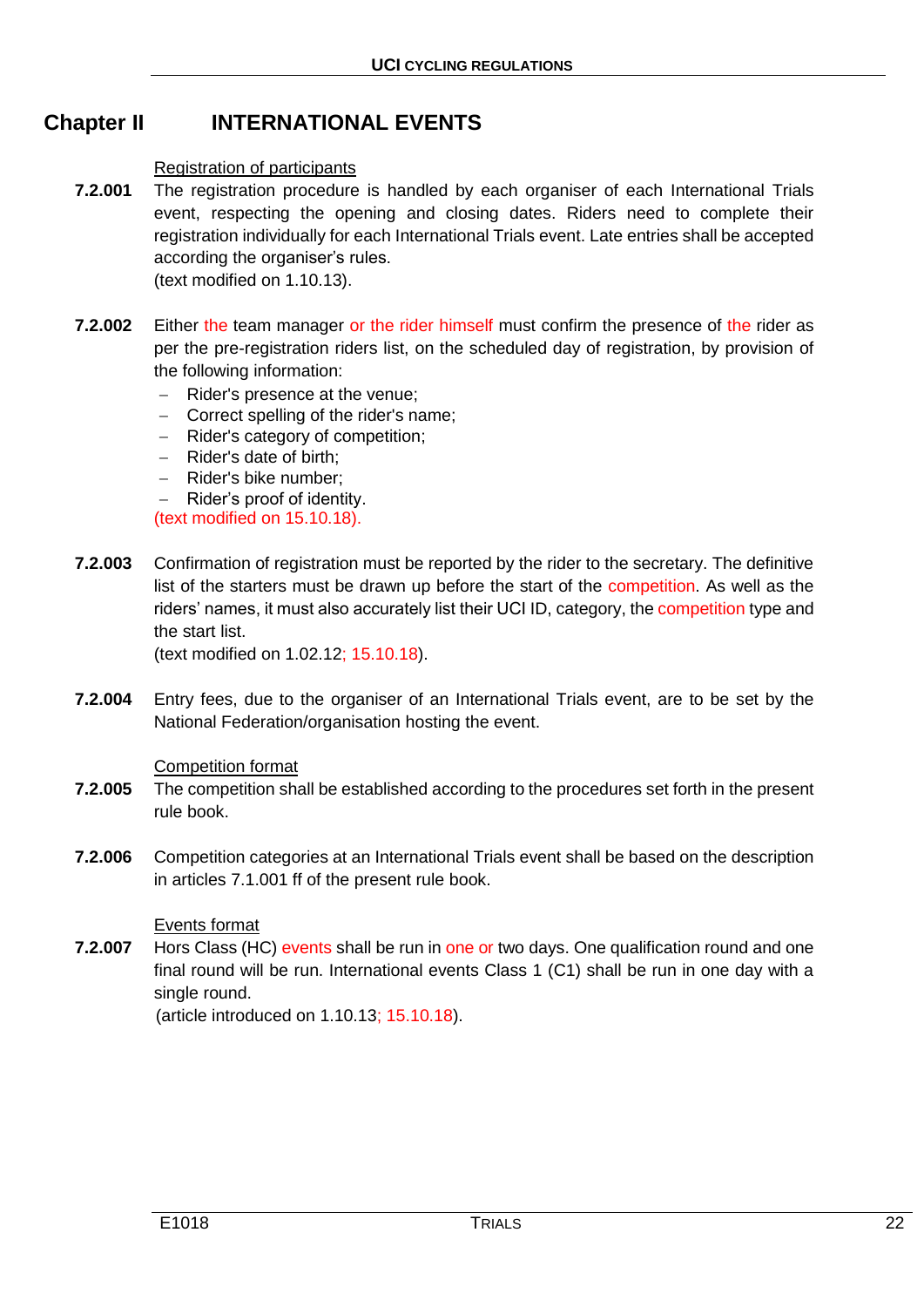# **Chapter III UCI TRIALS WORLD CUP**

## **General**

**7.3.001** The UCI Trials World Cup is contested over a number of events in different countries. These events shall be selected annually by the UCI Management Committee as per the procedure set out in the bidding procedure manual and the UCI Trials World Cup organisation guide.

The awarding of an event as a UCI Trials World Cup event shall be subject to the signing of a contract between the organiser and the UCI. (text modified on 18.03.15;).

- **7.3.002** UCI Trials World Cup shall be the exclusive property of the UCI.
- **7.3.003** UCI Trials World Cup events are open to all eligible riders in possession of a UCI license.
- **7.3.004** A number of UCI Trials World Cup events shall be scheduled in each calendar year to establish a yearly overall ranking of the riders in a combined men elite and men juniors and women elite category recognised by the UCI. (text modified on 18.03.15).

# Registration and confirmation of riders

**7.3.005** All riders must be registered using the UCI online registration system (www.uci.ch) through their National Federation. The opening/closing dates of the online registration system are published on the UCI website. All riders or their team managers must attend the riders' confirmation presenting their licenses and picking up their numbers.

A rider cannot be registered in more than one category.

The riders confirmation deadlines are indicated on the official programme published on the UCI website.

Riders that are not confirmed within the set deadline or that did not complete the registration procedure will not be authorised to compete at the event.

Late entries are refused unless authorised by the UCI, and on payment of a fine of CHF 100 for the first rider. Where more than one rider per national federation is involved, a total fine of CHF 200 must be paid. Late entries are entries handled after the online registration deadline and before the riders' confirmation deadline. Once passed the riders' confirmation deadline no more late entries will be accepted.

(text modified on 1.02.12; 1.10.13; 18.03.15; 15.10.18).

# **Categories**

**7.3.006** Competition categories at a UCI Trials World Cup event shall be as described in article 7.1.002 where combined classes are made as follows:

Men Elite 20: made by Men Elite 20, Men Juniors 20 and second year of cadets

 Men Elite 26: made by Men Elite 26, Men Juniors 26 and second year of cadets As well as:

Women Elite

(text modified on 1.02.12; 18.03.15).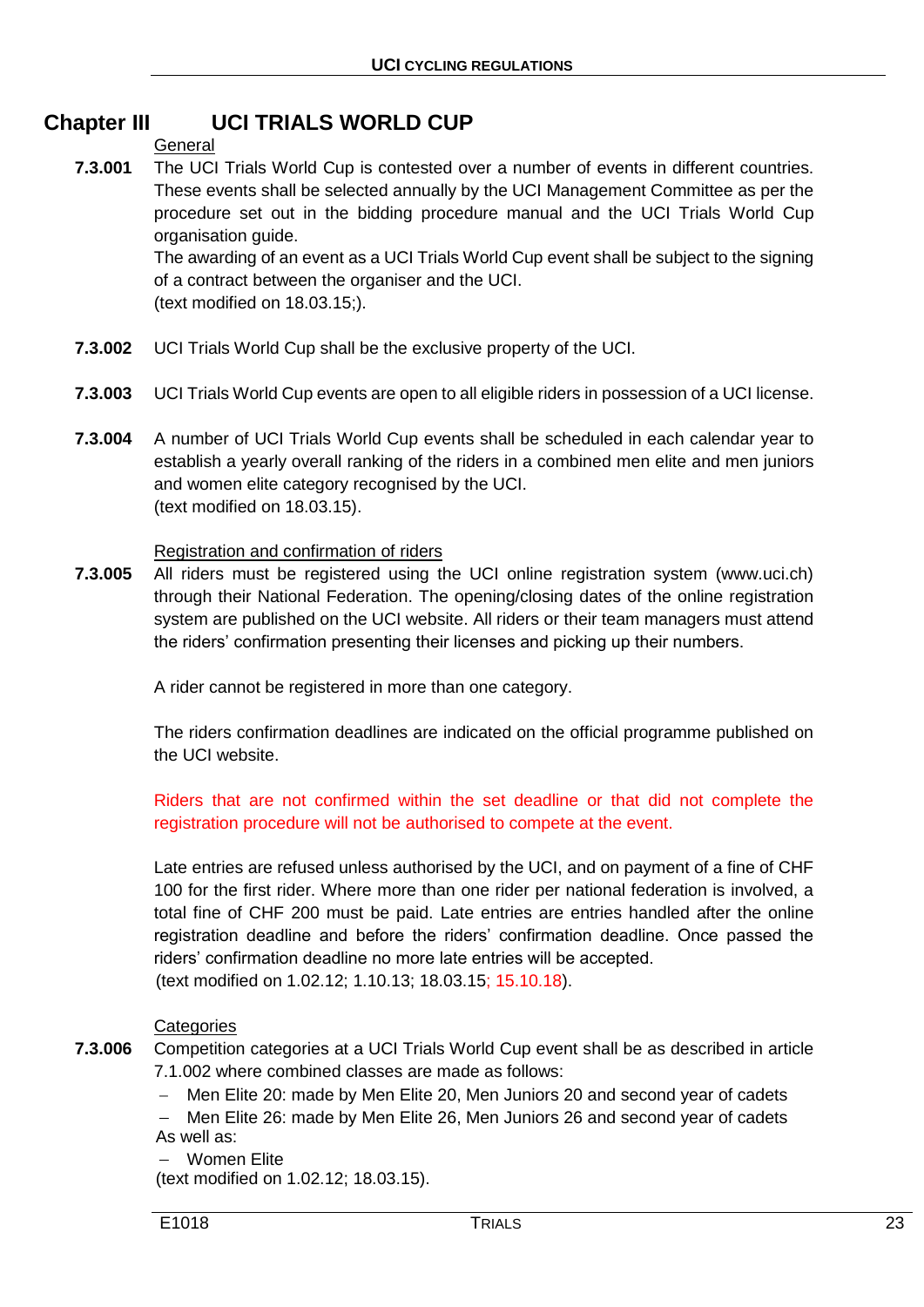#### Age class

**7.3.007** Categories depend on age class as stated in article 7.1.002.

#### Competition format

**7.3.008** In the women's category, each UCI Trials World Cup competition format shall include a ½ Finals and a Final.

> In the men's categories, each UCI Trials World Cup competition format shall include a  $\frac{1}{4}$ Finals, a ½ Finals and a Final.

#### **Women Elite ½ Finals**

The UCI Trials World Cup event will begin with a 1/2 Finals. The UCI Trials World Cup 1/2 Finals is open to all riders entered. The ½ Finals shall consist of two laps of five sections. The Commissaires' Panel will set the competition time according to the number of entered riders.

#### **Women Elite Final**

The best six riders in the  $\frac{1}{2}$  Finals will be eligible to compete in the Final. The penalty points obtained in the ½ Finals do not count in the Final.

In case of a tie, the penalty points in the  $\frac{1}{2}$  Finals will be considered as a tiebreaker.

#### **Men Elite 20 and 26 ¼ Finals**

The UCI Trials World Cup event will begin with a  $\frac{1}{4}$  Finals. The world cup  $\frac{1}{4}$  Finals is open to all non-qualified riders entered. The ¼ Finals shall consist of two laps of five sections. The Commissaires' Panel will set the competition time according to the number of entered riders.

The Men Elite ¼ Finals will be set in groups:

- Groups (3 or 4) will be determined depending on the number of riders entered.
- If the number of riders entered is 30 or lower, they will be split in 3 groups.
- $-I$  If the number of riders entered is more than 30 they will be split in 4 groups.
- Groups will be determined as per riders order in the current UCI Trials ranking, as e.g. group of 10 riders, positions: 11, 15, 19, 23, 27, 31, 35, 39, 43 and 47. (This principle is to avoid having riders ranked in highest position in the same group).
- For 3 groups the best four riders of each group will be eligible to compete in the  $\frac{1}{2}$ Finals plus the three or more of the lucky losers in overall should be qualified.
- For 4 groups the best three riders of each group will be eligible to compete in the  $\frac{1}{2}$ Finals plus the three or more of the lucky losers in overall should be qualified.

#### **Men Elite 20 and 26 ½ Finals**

The number of riders qualified in the ½ Finals including the top ten is always 25. At least the first fifteen riders in the 1/4 Finals in each category and the ten highest ranked riders on the UCI Trials ranking qualify for the ½ Finals. More riders can qualify if the number of directly qualified (from the UCI Trials ranking) is less than ten riders.

The ½ Finals shall consist of two laps of five sections. The Commissaires' Panel will set the competition time.

#### **Men Elite 20 and 26 Finals**

The best six riders in the ½ Finals will be eligible to compete in the Finals.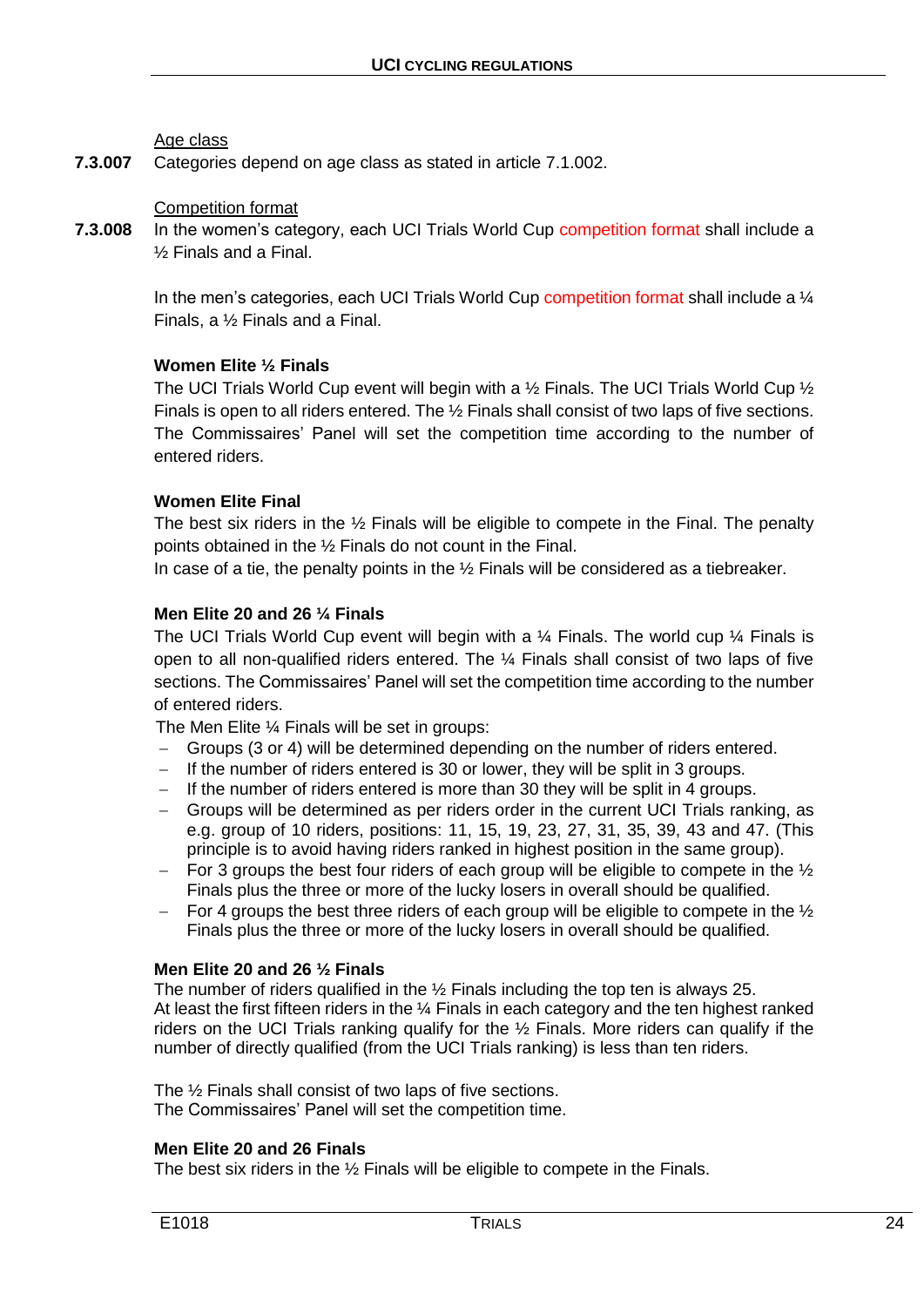The penalty points obtained in the ½ Finals do not count in the Finals round. In case of a tie, the penalty points obtained in the  $\frac{1}{2}$  Finals will be considered as a tiebreaker.

#### **Final procedure**

At the Final round the six by six system shall be applied:

Before the start, the six riders will be presented on the start podium, in reverse order to the position obtained in the ½ Finals round. After the presentation they must go to section one.

The order to start will be determined by the result obtained in the ½ Finals round. Rider that obtained the sixth place shall start first in section one and so on. The same principle applies for the remaining sections.

Once a rider finishes a section, the next rider has maximum thirty seconds to start the section. After the thirty seconds have elapsed the section time is running.

In case of slight injury, the other rider must overtake and start the section in front of him/her.

In case of a tie, article 7.1.047 shall apply. (text modified on 1.02.11; 1.02.12; 1.10.13; 18.03.15; 27.01.17).

Number of sections and laps

**7.3.009** The number of sections and laps are as indicated below:

| Round                | <b>Number of sections</b> | Number of laps |
|----------------------|---------------------------|----------------|
| $\frac{1}{4}$ Finals | ∽                         |                |
| $\frac{1}{2}$ Finals |                           |                |
| Final                | ∽                         |                |

(text modified on 1.02.11; 1.02.12; 18.03.15).

#### Recognition and awards

**7.3.010** Every year the UCI shall bestow upon the first place overall finisher in each competing category, the title of "UCI Trials world cup winner".

> This title shall remain the property of the UCI and may not be used in conjunction with any product endorsement or for any other commercial purpose without UCI's prior express consent.

> At the UCI Trials World Cup final round, the UCI will award the first three positions in each category UCI Trials World Cup trophies. (text modified on 18.03.15).

#### UCI Trials World Cup standings

**7.3.011** The UCI Trials World Cup standings are drawn up on the basis of the points won by each rider in accordance with the table in article 7.6.006.

> The last world cup event of the season will be awarded with double world cup points in accordance with the table in article 7.6.006.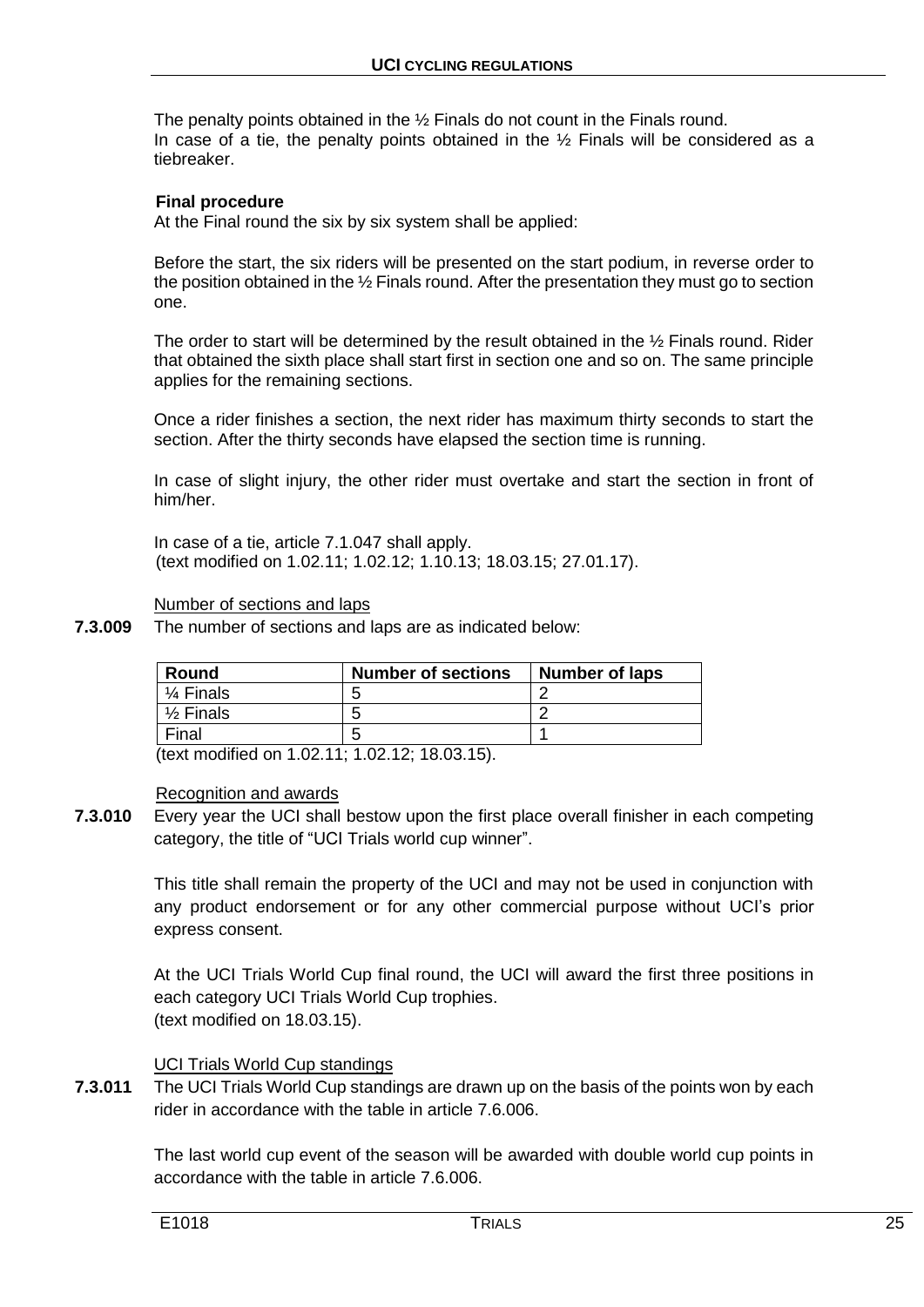Riders tying on points are ranked by considering the greatest number of first places, second places, etc. taking account only of places for which points are awarded for the world cup. If they are still tied, the points scored in the most recent event are used to separate them.

(article introduced on 1.02.12; 18.03.15).

Leader's jersey

- **7.3.012** The rider leading the UCI Trials World Cup standings must wear the leader's jersey in every UCI Trials World Cup event concerned, except in the opening event. (article introduced on 1.02.12; text modified on 1.10.13).
- **7.3.013** The design of the leader's jersey is determined by the UCI and is its exclusive property. It may not be reproduced without UCI authorization. It may not be altered, except as regards the advertising spaces reserved for the wearer's sponsors. (article introduced on 1.02.12).
- **7.3.014** Advertising on the world cup leader's jersey is reserved by the UCI. However, the riders are permitted to put their own advertising logos on the leader's jersey as follows:
	- a maximum of only 4 advertising logos are permitted;
	- $-$  on the front of the jersey: on a maximum surface of 300 cm<sup>2</sup>;
	- $-$  on the back of the jersey: on a maximum surface of 300 cm<sup>2</sup>;
	- on the shoulders: a single line of a maximum of 5 cm wide:
	- on the sides of the jersey: a single line of a maximum of 9 cm wide.

The design of the jersey received at the official ceremony must be respected. Further details are provided in the brochure available on the UCI website. (article introduced on 1.02.12).

Official ceremony

**7.3.015** The official ceremony shall take place immediately after the competition.

The following riders must attend the official ceremony:

- the first three riders in the Men Elite 20, Men Elite 26 and Women Elite competitions;
- the leaders of the Men Elite 20, Men Elite 26 and Women Elite UCI Trials World Cup standings after the competition in question.

Bicycles cannot be taken onto the podium. However, an area can be provided by the organiser in front of the podium to display the bicycle of the winner during the official ceremony.

(article introduced on 1.10.13; 18.03.15; 15.10.18).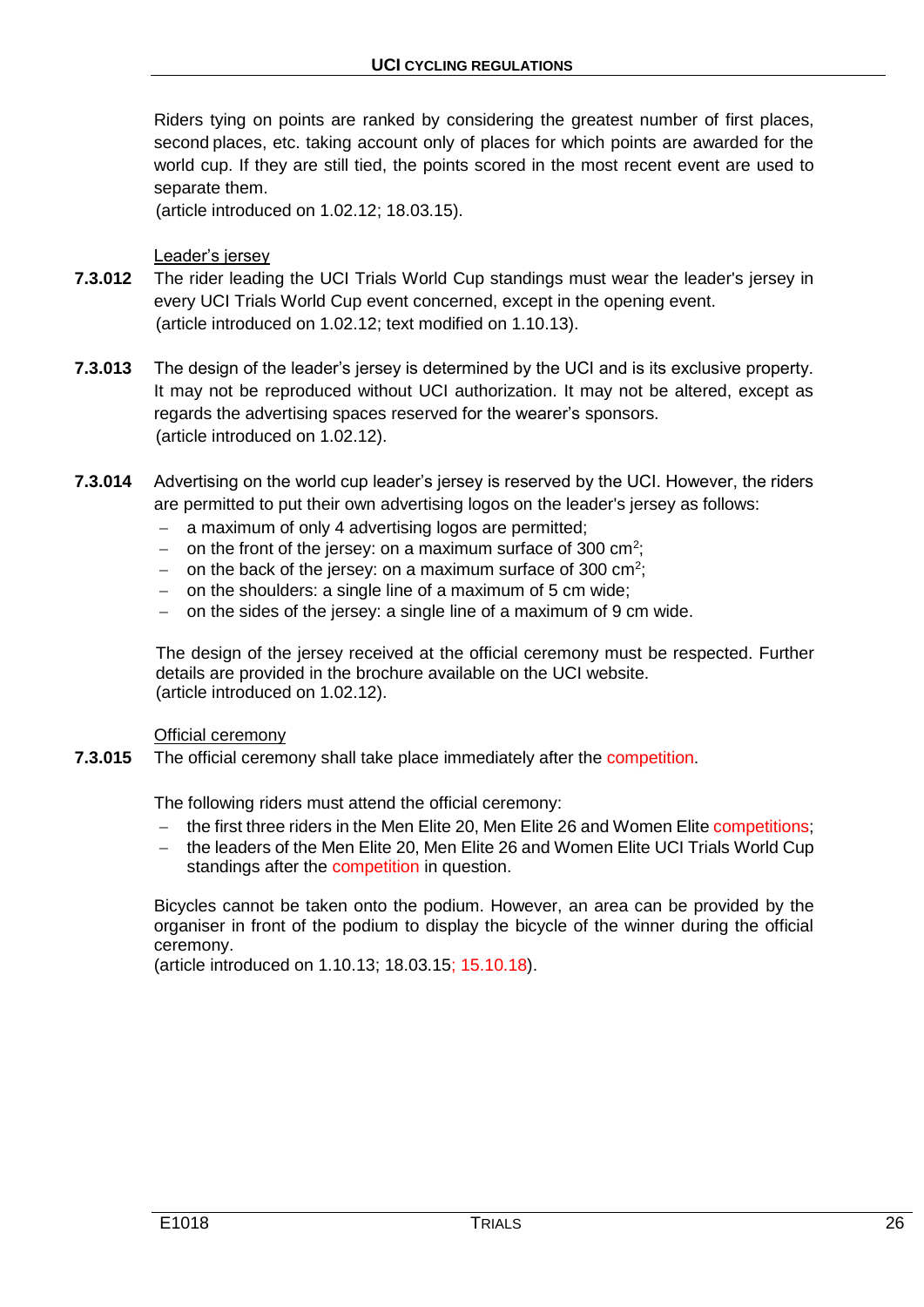# **Chapter IV UCI TRIALS WORLD YOUTH GAMES**

#### **General**

- **7.4.001** The UCI Trials World Youth Games are contested over one event. This event shall be selected annually by the UCI Management Committee as per the procedure set out in the bidding procedure manual and the UCI Trials Youth Games organisation guide. The designation of the UCI Trials World Youth Games event shall be subject to the signing of a contract by the organiser with the UCI. (text modified on 18.03.15).
- **7.4.002** The site of the event shall normally be within the national or territorial boundaries of the National Federation which shall serve as the host federation for the event. (text modified on 18.03.15).
- **7.4.003** The UCI Trials World Youth Games shall be the exclusive property of the UCI.
- **7.4.004** The UCI Trials World Youth Games are open to all eligible riders in possession of a UCI license.

#### Registration and confirmation of riders

**7.4.005** Riders wishing and eligible to compete in the UCI Trials World Youth Games must be registered through their National Federation. Registration fees are not charged for the UCI Trials World Youth Games.

> The opening/closing dates of the registration are published on the UCI website. All riders or their team managers must attend the riders' confirmation presenting their licenses and picking up their numbers.

> The riders confirmation deadlines are indicated on the official programme published on the UCI website.

> Registration for the UCI Trials World Youth Games is subject to the following restrictions:

- In total, each National Federation shall be permitted to register up to 5 riders in each category.
- The host federation may register a greater number of riders, with a maximum of 6 riders in each category.

(text modified on 1.02.11; 18.03.15; 15.10.18).

#### Competition type and categories

**7.4.006** For the UCI Trials World Youth Games events, the competition type is open (free choice of wheel size between 18" and 26") and the competition categories are youth girls, poussins, benjamins, minimes, cadets and girls, as described in article 7.1.002 of the present rule book.

(text modified on 1.02.11; 27.01.17).

#### Age class

**7.4.007** Categories depend on age as stated in article 7.1.002 of the present rule book.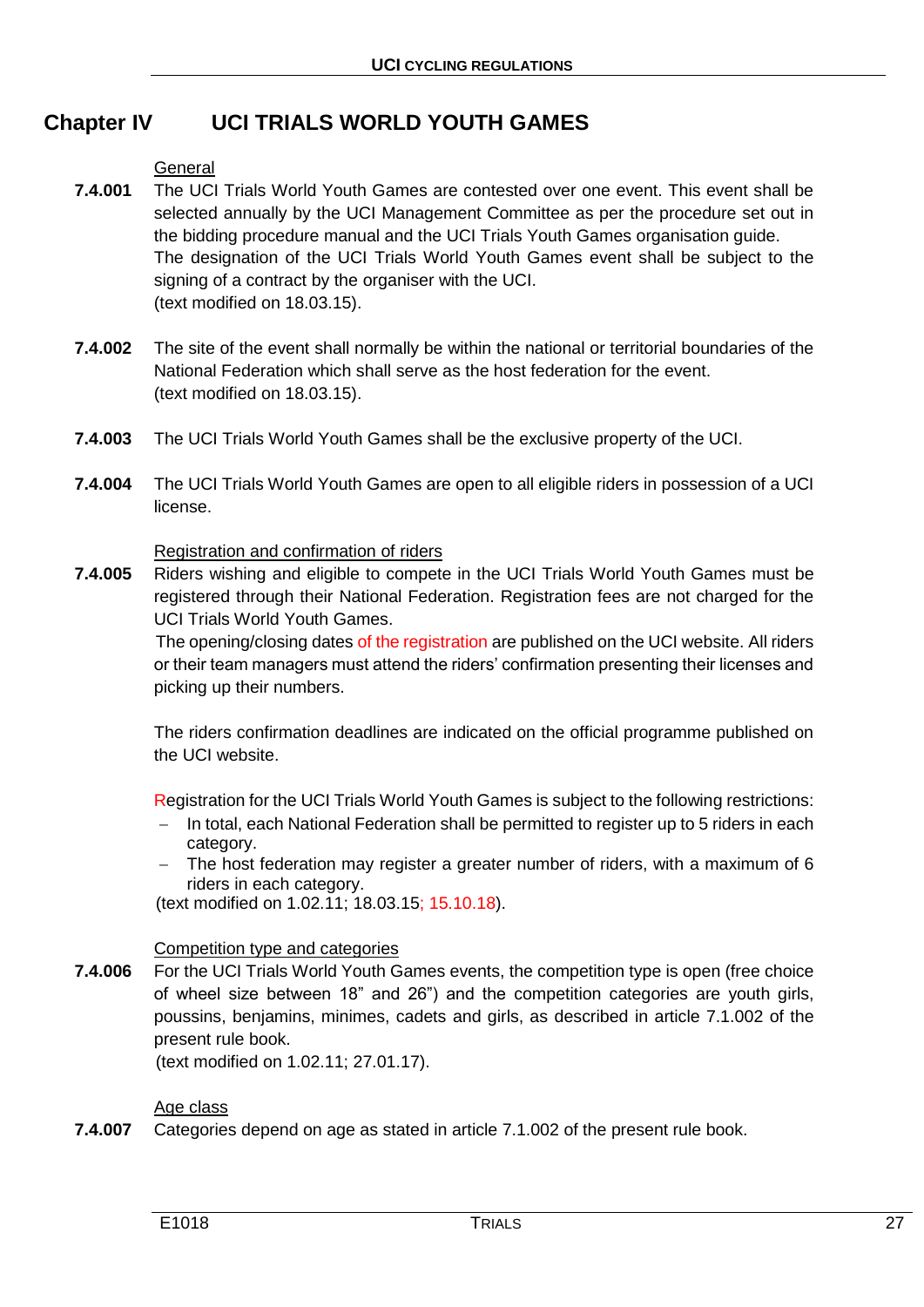Competition format

**7.4.008** The UCI Trials World Youth Games shall include one ½ Finals and one Final.

If the category has more than 16 riders, the best 12 riders in the  $\frac{1}{2}$  Finals will be eligible to compete in the Final.

If the category has between 11 and 16 riders, the best 8 riders in the  $\frac{1}{2}$  Finals will be eligible to compete in the Final.

If the category has less than 11 riders there will be no  $\frac{1}{2}$  Finals.

The number of sections and laps are as indicated below:

| <b>Number of sections</b> | <b>Number of laps</b> |
|---------------------------|-----------------------|
|                           |                       |
|                           |                       |
|                           |                       |
|                           |                       |

(text modified on 1.02.11; 1.02.12; 18.03.15; 15.10.18).

**7.4.009** Each National Federation which registers riders must appoint a national team manager to represent the interests of all of its riders at the Trials world youth games. Entry fees for all categories, due to the UCI, are published in the UCI financial obligations. (text modified on 18.03.15; 15.10.18).

#### National Jersey

**7.4.010** Riders taking part in the UCI Trials World Youth Games represent their country, the wearing of the national federation outfit is strongly recommended, although not mandatory.

(text modified on 18.03.15).

# Recognition and awards

**7.4.011** The UCI shall bestow upon the first place finisher in each competing category the title of «UCI Trials world youth games winner». This title shall remain the property of the UCI and may not be used in conjunction with any product endorsement or for any other commercial purpose without UCI's prior express consent.

> The UCI will award the first three positions in each category with world youth games medals.

(text modified on 18.03.15).

# Official ceremony

**7.4.012** The official ceremony shall take place immediately after the competition. The first three riders in each category must attend the official ceremony. Bicycles cannot be taken onto the podium. (article introduced on 18.03.15; 15.10.18).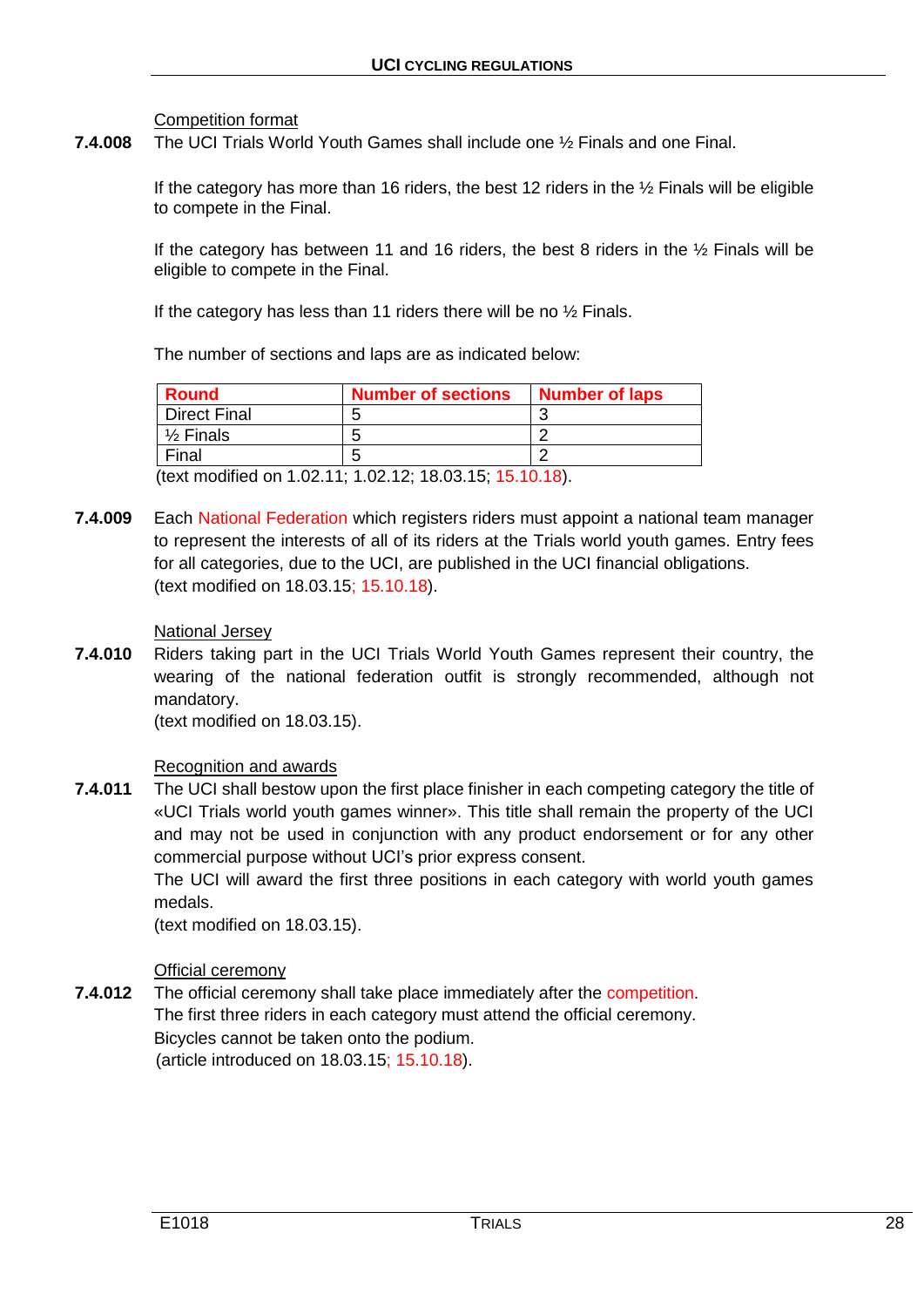# **Chapter V UCI TRIALS NATIONAL TEAM COMPETITION**

## General

**7.5.001** The UCI Trials National Team competition shall be established in a dedicated section at the UCI Trials World Championships and at the UCI Trials World Youth Games. (text modified on 18.03.15).

#### **Entries**

# **7.5.002 World Championships**

The rider's participation in the UCI Trials National Team competition must be done by the team manager at the rider's confirmation.

The maximum number of riders in a Trials national team competition shall be 5, one per category:

- $-$  1 Men Juniors 20"
- $-$  1 Men Juniors  $26"$
- $-1$  Men Elite 20"
- $-1$  Men Elite 26"
- 1 Women Flite

The minimum number of riders in a Trials national team competition shall be 3. They must belong to different categories.

#### **World Youth Games**

The rider's participation in the UCI Trials Youth National Team competition must be done by the team manager at the rider's confirmation.

The maximum number of riders in a Trials national team competition shall be 6, one per category:

- $-$  1 Poussin (9-10)
- $-$  1 Benjamin (11-12)
- $-1$  Minime (13-14)
- $-$  1 Cadet (15-16)
- $-$  1 Youth Girl (9-11)
- $-$  1 Girl (12-15)

The minimum number of riders in a Trials national team competition shall be 4. They must belong to different categories.

(text modified on 18.03.15)

# Starting procedure

# **7.5.003 World Championships**

The total number of UCI points a national team is obtained by adding the sum of each rider's individual UCI points. The total number of UCI points will determine the start order in the UCI Trials National Team competition. The national team with the lowest total UCI points will start first.

The start order of the riders in each national team is determined by each team manager.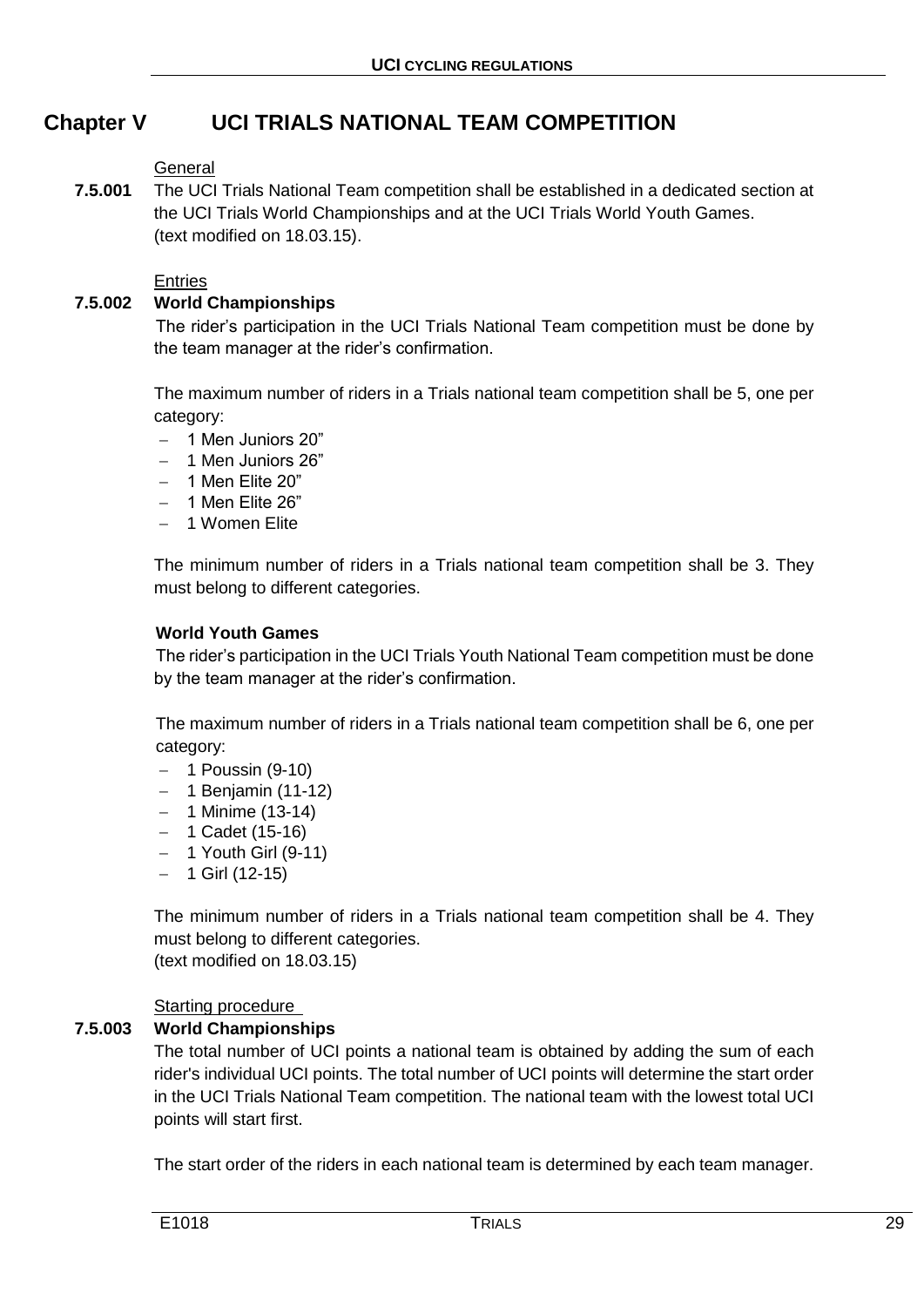The first rider to start the competition belongs to the national team with the lowest UCI points. The second rider is from the national team with the second lowest UCI points and so on. The same procedure applies for the remaining riders.

Riders ride the sections one by one and only once.

#### **World Youth Games**

The girls and cadets' total UCI points of each national team will determine the start order in the UCI Trials Youth National Team competition.

The national teams without UCI points will start first. The start order will be determined at random.

The national team with the lowest total UCI points will start after the national teams without UCI points.

The start order of the riders in each national team is determined by each team manager.

The first riders to start the competition belong to the national teams without UCI points. The remaining riders are from the national teams with UCI points and so on. The same procedure applies for the remaining riders.

Riders ride the sections one by one and only once. (article introduced on 18.03.15; 27.01.17).

#### Section description

**7.5.004** The section, which must be split in five sectors, has to be designed/built according to the UCI Trials section building guide. Each sector is composed by different obstacles marked with four different levels (gates).

> The length of a section must be between 30 to 50 m and must be lineal or in a U-shape. The five sectors of each section must be clearly defined by a cross-wise tape on the ground in order to identify each part.

> Each sector must contain the four different levels (gates) indicated with coloured arrows. Riders will get a different score depending on the level (gate) they choose to ride.

 $-$  Points scored with each level (gate)

- White gate: 10 points
- Blue gate: 20 points
- Red gate: 30 points
- Yellow gate: 40 points

(article introduced on 18.03.15; text modified on 15.10.18).

Riding system

**7.5.005** The penalty points will apply as per art. 7.1.082 to 7.1.119.

A rider starts the section with zero penalty points and zero points. A rider can choose the level (gates) he wants to ride in each part of the section or skip some of them.

The level gates chosen in each part can only be passed once.

If the rider finishes the first part of the section with zero penalty points, his/her score will be the points corresponding to the level (gate) chosen.

The same procedure must be followed with the other parts in the section.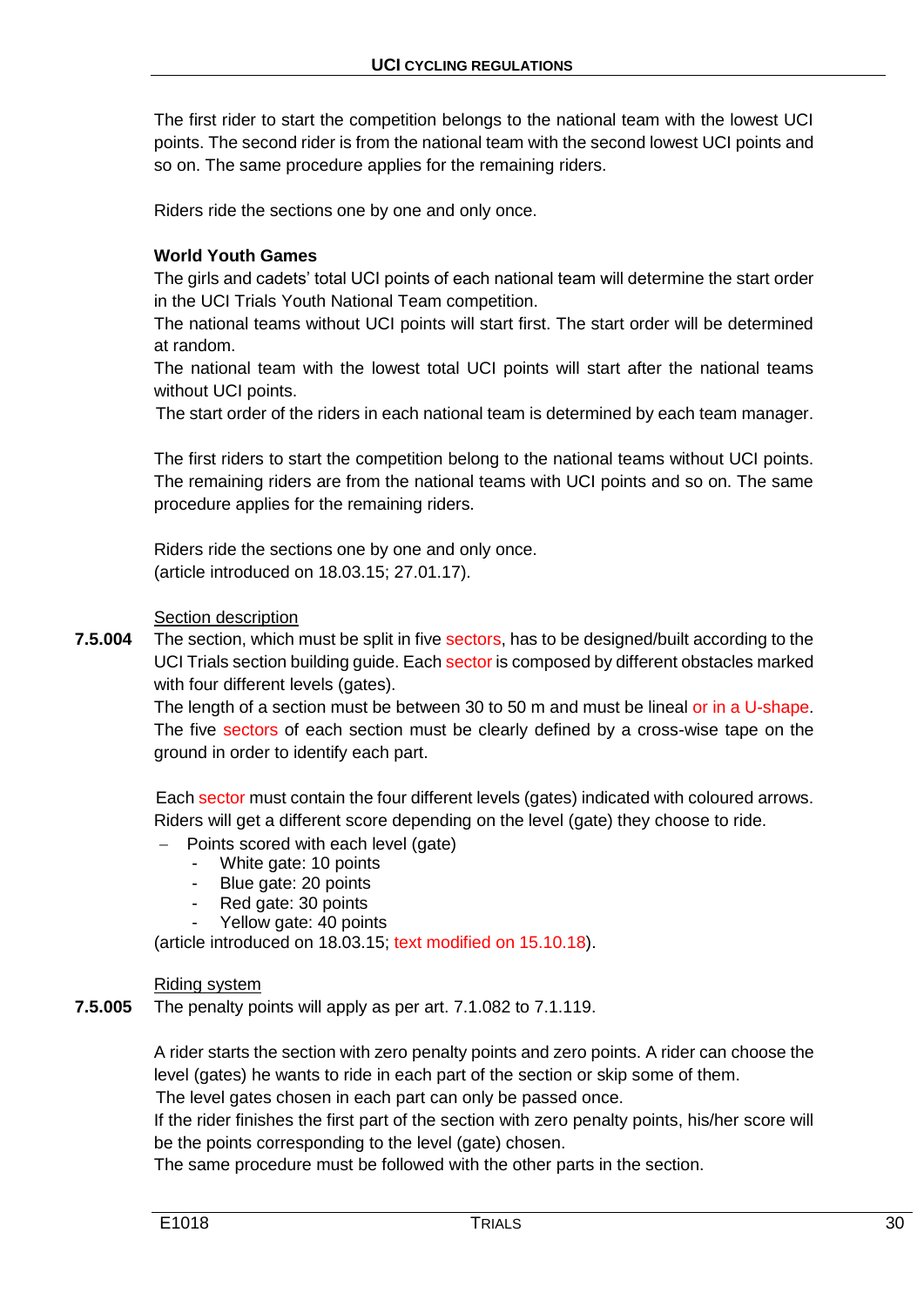A part in a section starts when the front wheel's axle passes the cross-wise tape on the ground.

Once the rider starts the second and following parts of the section, he can go back to the previous part.

In the case that the rider commits a penalty point on the part that he has already finished, the penalty point will count as a penalty point for the part which is about to start.

The rider can only make five penalty points in the whole section. If a rider has got five penalty points before finishing the whole section, he/she has to leave the section, but he/she keeps the score from the completed sectors.

(article introduced on 18.03.15; text modified 15.10.18).

#### **Results**

**7.5.006** The points scored by each rider count as points for his/her national team's overall score. The winner is the national team with the highest score.

> In case of tie, the national team that scored points riding on the highest level (gate) will break the tie.

(article introduced on 18.03.15).

Recognition and awards

**7.5.007** At the UCI Trials World Championships as per article 7.5.006 the UCI shall bestow upon the first place the title of «UCI Trials National Team World Champion». The UCI will award the first three teams ranked.

> At the UCI Trials World Youth Games as per article 7.5.006 the UCI shall bestow upon the first place the title of «UCI Trials Youth National Team winner». The UCI will award the first three teams ranked.

> These titles shall remain the property of the UCI and may not be used in conjunction with any product endorsement or for any other commercial purpose without UCI's prior express consent.

(article introduced on 18.03.15).

Official ceremony

# **7.5.008 World Championships**

The official ceremony shall take place immediately after the competition and will be run according to articles 9.1.043 ff.

All members of the first three national teams must attend the official ceremony.

#### **World Youth Games**

The official ceremony shall take place immediately after the competition All members of the first three national teams must attend the official ceremony. Bicycles cannot be taken onto the podium. (article introduced on 18.03.15; text modified 15.10.18).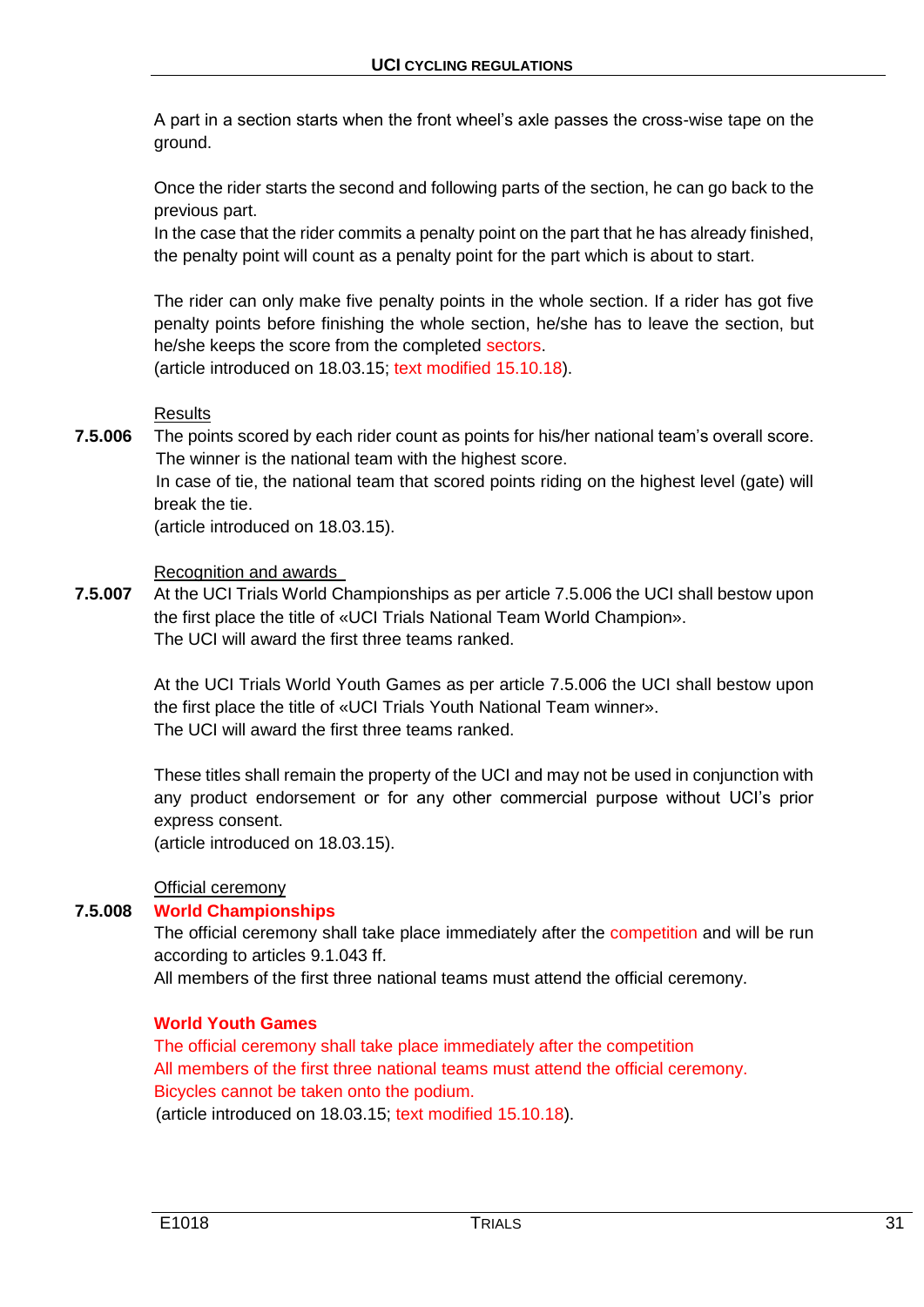# **Chapter VI UCI TRIALS RANKING**

- **7.6.001** The UCI has created the UCI Trials ranking and shall be its exclusive owner. The UCI Trials ranking is drawn up over a period of one year, in accordance with the conditions set out below, by adding the points won since the preceding ranking was drawn up, and respecting the provisions of the present rule book.
- **7.6.002** At the same time the remaining points obtained up to the same day of the previous year by each rider in international Trials competitions are deducted. The new ranking comes into force on the day of its publication and stands until the publication of the subsequent ranking.
- **7.6.003** An individual ranking for men and one for women is drawn up for each of the following types of event:
	- UCI Trials Men Elite 26" individual ranking;
	- UCI Trials Men Elite 20" individual ranking;
	- UCI Trials Women Elite (open) individual ranking.

(text modified on 18.03.15).

- **7.6.004** Riders who are tied in the individual ranking shall have their positions decided by their ranking in the most recent event of the season, in the following order:
	- 1. World Championships;
	- 2. World Cup events;
	- 3. Continental Championships;
	- 4. National Championship;
	- 5. Hors Class events;
	- 6. Class 1 events.

(text modified on 1.10.13; 18.03.15; 27.01.17).

- **7.6.005** The UCI Trials ranking will be updated after the World Championships, after each World Cup event, after the National Championships and on 31 December. The dates of ranking updates are published on the UCI website. (text modified on 1.10.13).
- **7.6.005** As set out in article 1.2.029, National Trials Championships shall be run on the last **bis** weekend of June. However, it is possible to run them together with the national mountain bike championships.

The UCI may grant dispensations for the southern hemisphere or in cases of force majeure.

Concerning the calculation of the UCI Trials rankings, national championships run before or after the mandatory date shall be considered as being run on the mandatory date. (article introduced on 1.10.13; text modified on 15.10.18).